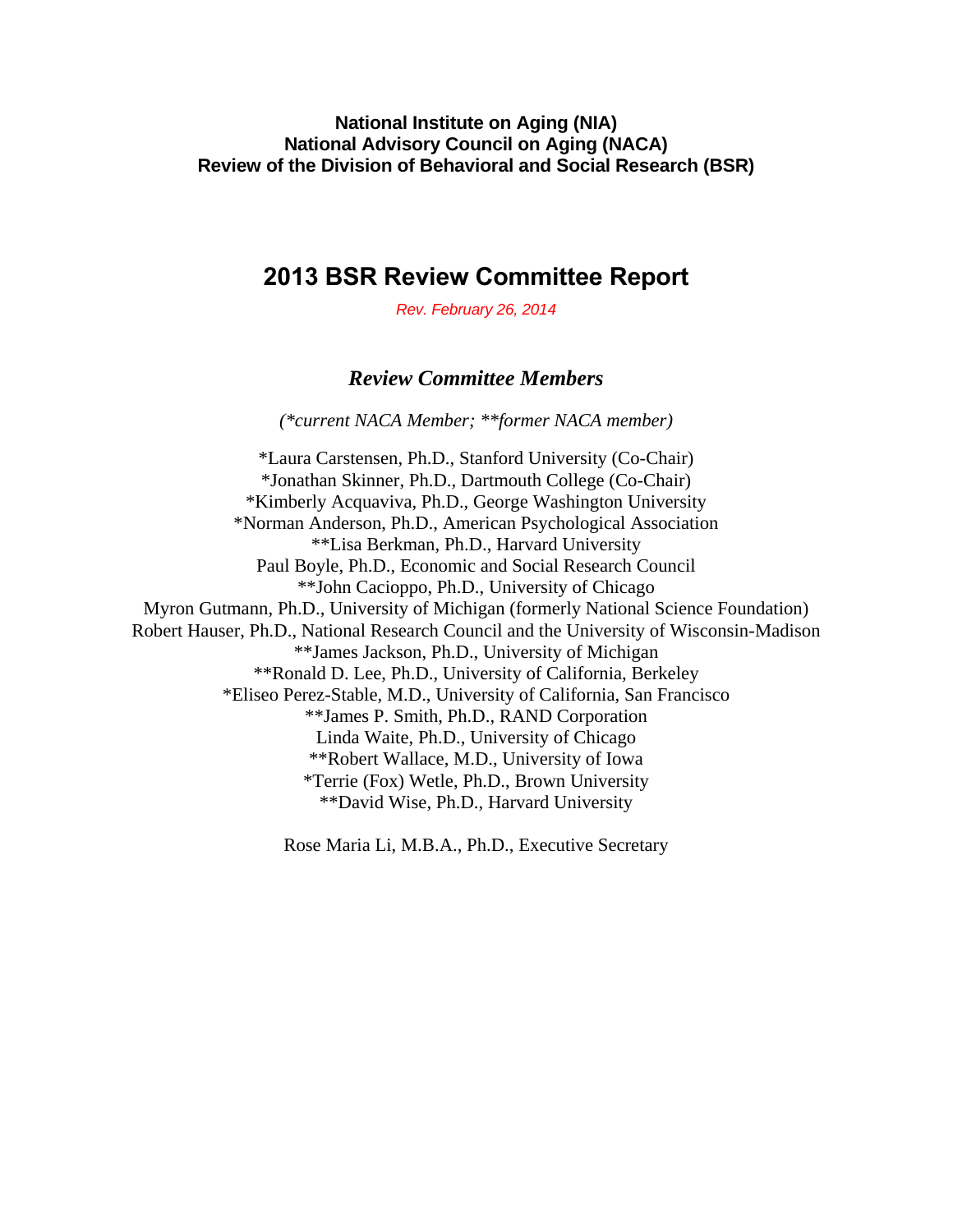# **Table of Contents**

| L.    |                                                                                                                                                |  |  |  |
|-------|------------------------------------------------------------------------------------------------------------------------------------------------|--|--|--|
| П.    |                                                                                                                                                |  |  |  |
| III.  |                                                                                                                                                |  |  |  |
| IV.   |                                                                                                                                                |  |  |  |
| V.    |                                                                                                                                                |  |  |  |
| VI.   |                                                                                                                                                |  |  |  |
|       | C. Genetic and Other Molecular Biomarkers in the Study of Behavior 14<br>F. Sociology, Social Demography, and Social Epidemiology of Aging  18 |  |  |  |
| VII.  |                                                                                                                                                |  |  |  |
| VIII. |                                                                                                                                                |  |  |  |
| IX.   |                                                                                                                                                |  |  |  |
| X.    |                                                                                                                                                |  |  |  |
| XI.   |                                                                                                                                                |  |  |  |
| XII.  |                                                                                                                                                |  |  |  |
|       |                                                                                                                                                |  |  |  |
|       |                                                                                                                                                |  |  |  |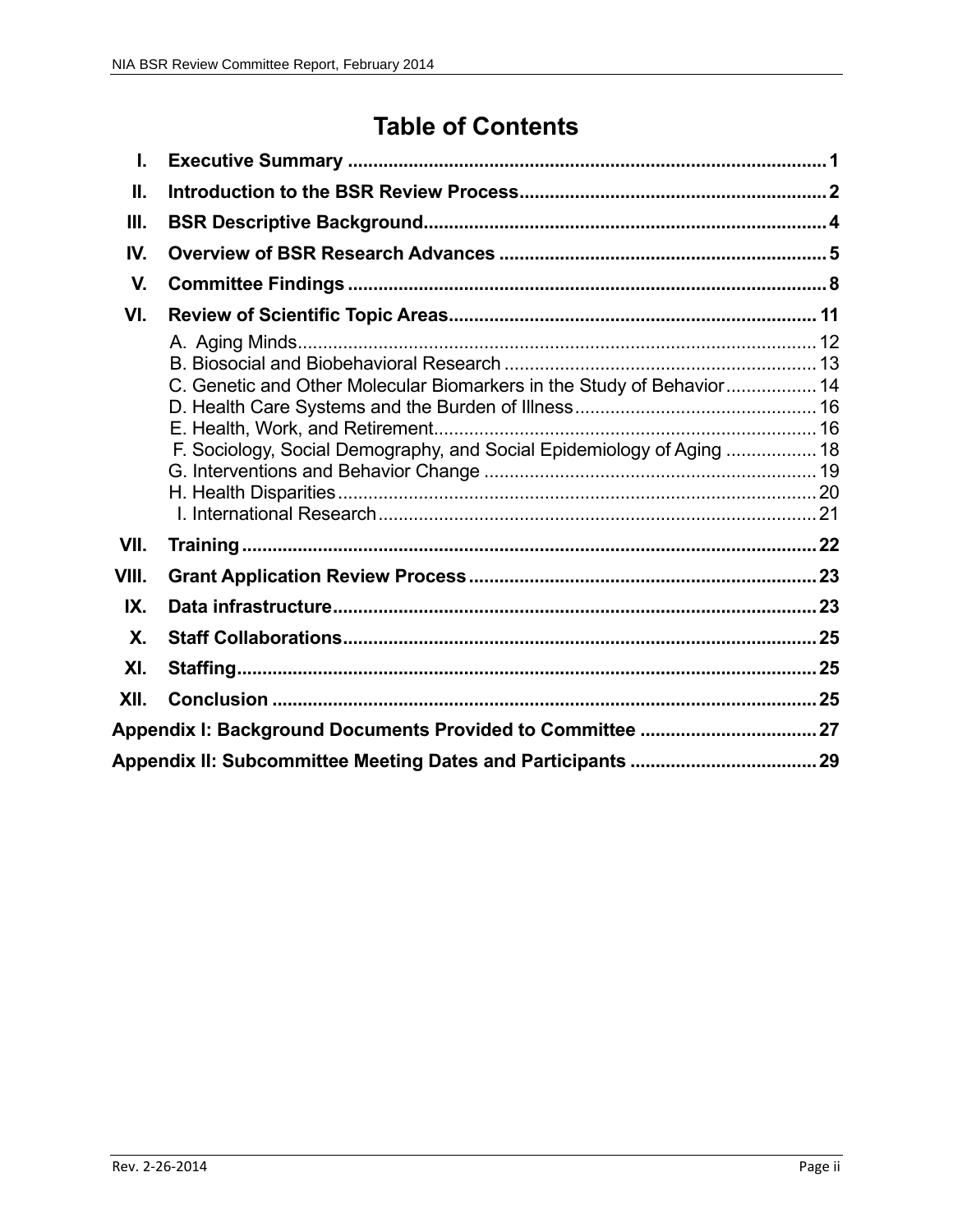### **I. EXECUTIVE SUMMARY**

In the United States and globally, the population is aging, with developing countries facing the greatest challenges because they are the least prepared for what is to come. Because behavior has large and pervasive effects on health outcomes for older adults, the study of behavior change, and the pathways by which social and behavioral stimuli operate, promises substantial improvements in public health as well as savings in healthcare costs. The National Institute on Aging (NIA), and in particular the Division of Behavioral and Social Research (BSR), is the only funding institution in the United States that integrates research on successful aging across genetic, social, clinical, psychological, and economic sciences.

The overwhelming impression of the 2013 National Advisory Council on Aging (NACA) Review Committee is that BSR continues to be successful in moving science forward. It embraces multidisciplinary research, in particular the integration of the biological, social, and behavioral sciences in ways that are innovative and illuminating for topics relevant for the NIA. BSR is also known for the quality of its staff, and the steadfast commitment of the NIA and BSR leadership to support compelling social and behavioral research that improves health and wellbeing. BSR's portfolio ranges from genetics to interventions and population research, from molecules to individuals to societies. It has also made significant investments in data resources and data management that have contributed fundamentally to the Nation's scientific infrastructure.

This report does not purport to be comprehensive about all the areas that BSR should support. Rather, the Committee sought to highlight the areas meriting particular attention, both in the overview and in the discussion of scientific topic areas, given the state of the science today. In this spirit, the Committee recommends four integrative research areas that merit high-priority support:

- Research that *illuminates the pathways* by which social, psychological, economic, and behavioral factors affect health in middle-aged and older adults.
- Research aimed at understanding and *modifying organizational or individual behaviors* associated with positive and negative health outcomes in later life, including organizational and individual interventions in the health care system.
- Research *on factors that affect population aging, as well as the consequences of population aging***,** particularly in the context of demographic and epidemiologic transitions in progress and macro aspects about health, economics, and retirement.
- Research that *ameliorates the impact of disadvantaged position in society***,** including research that focuses on critical periods for reversing such effects and/or the optimal timing of intervention.

The Committee also recommends a number of actions related to training, data infrastructure, and review that pertain to multiple content domains, chief among them:

- Continue to emphasize the integration of biology, social and behavioral science, and the environment in studies relevant to understanding population aging.
- Support the use of natural experiments on a national and international scale to study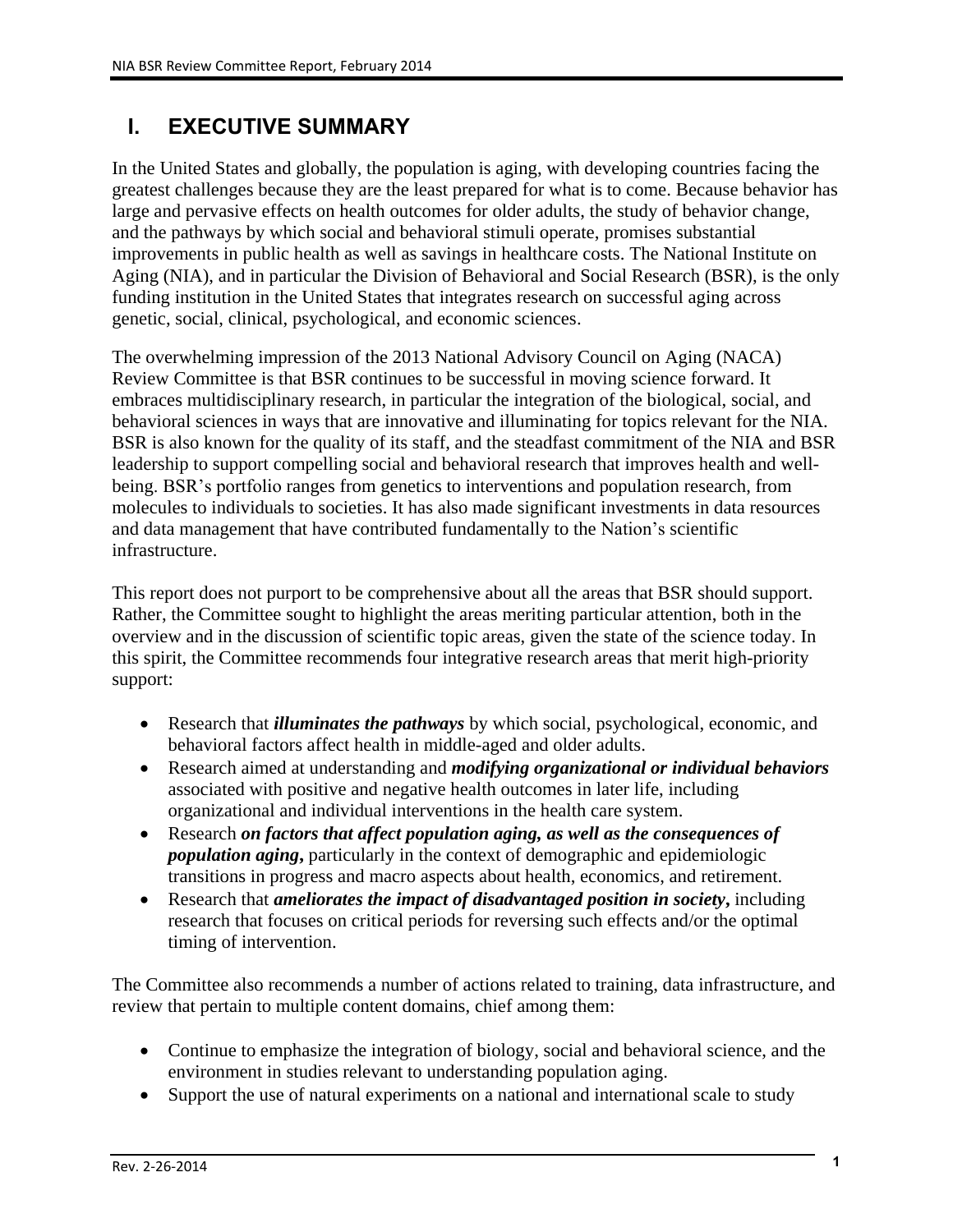differences in social environments and public policy and their effects on health and wellbeing at older ages.

- Continue to support cross-national research and cross-national harmonization of data collection.
- Integrate randomized controlled trials (RCTs) and other intervention designs with existing observational studies and iterate between them to maximize the utility of current studies, to improve the health and well-being of older persons.
- Continue to promote linkages to "big data" and demand data sharing by grantees to multiply the value of BSR's resource investments.
- Encourage young researchers to pursue innovative, cross-disciplinary research, and support training and career development that ensure the diversity of the scientific community pursuing research on aging.

BSR is not without its challenges. This year's review is conducted against a backdrop of recent threats to Federal funding for behavioral and social research. There is increased scrutiny about the salience of social science research topics to the mission of the NIH and the NIA. The Committee strongly endorses these topics and notes the need to better communicate to policymakers how important behavioral and social research findings contribute to health and quality of life among elderly Americans. As is highlighted throughout this report, behavioral and social research, including economics, has provided significant insights about the health and wellbeing of aging populations. Like other agencies, BSR also must operate in the current context of reduced and uncertain funding, and therefore must prioritize its many ambitions and seek creative ways to do more with less. BSR is also experiencing the effects of recent support staff departures, which requires professional staff to divert more time to administrative tasks. Every effort should be made to encourage staff retention at all levels and to fill vacancies without delay, to maintain the high-quality of research programming that has been the standard of this Division.

Although the Committee appreciates the diverse and fruitful collaborations that BSR staff has had with other units at multiple levels, it cautions that BSR must be strategic in terms of which new collaborations to pursue, particularly in the current budgetary climate and in light of constrained staff resources. In the face of diminished resources, BSR staff has remained committed to the quality and integrity of their research portfolio. The Committee commends the leadership of the Division and the NIA for continuing to push the innovative boundaries of behavioral and social research in the service of health and healthy aging.

### **II. INTRODUCTION TO THE BSR REVIEW PROCESS**

The NACA is tasked with periodically reviewing each of the four Divisions within the NIA to assess whether the overall performance and, more importantly, the future trajectory of research being promoted and supported by the Division are appropriate. A key challenge is to evaluate the balance of research supported and identify areas that merit greater or less emphasis. The review is meant to help the Divisions improve through self-evaluation and expert advice.

Previous reviews of BSR were completed in February 1998, May 2000, May 2004, and November 2008. This cycle's Review Committee, co-chaired by Drs. Laura Carstensen and Jonathan Skinner, consisted of 17 distinguished scientists, 6 of whom were at the time current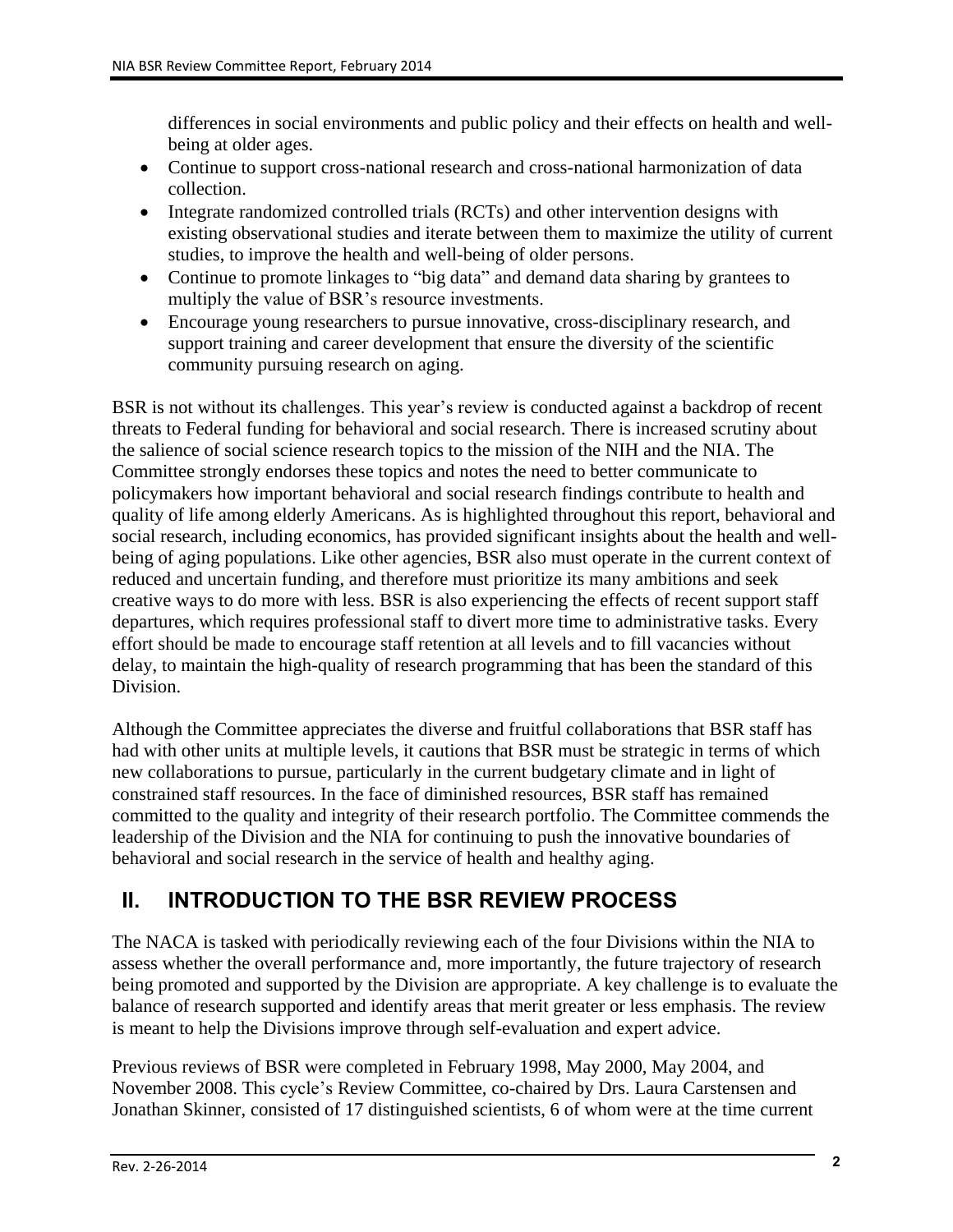NACA members and 7 former NACA members. Several of the current committee members served on the previous BSR review (John Cacioppo [2008 review Co-Chair], Lisa Berkman, Laura Carstensen, James Jackson, Ronald Lee [2004 review Chair], James P. Smith, and David Wise).

The 2013 BSR Review Committee received background material to assist it in its deliberations, including copies of the 2004 and 2008 review reports, and memoranda prepared by BSR program staff on salient topics and in response to Committee queries. A more complete listing of the materials provided as supporting documentation to the Committee is provided in Appendix I. The Committee participated in two 90-minute conference calls (June 5 and August 9) prior to an in-person meeting on September 15-16, 2013, and one subsequent conference call (January 6) to discuss and complete this report. Beginning with the September 15-16 meeting, Committee members met for executive sessions that were closed to BSR staff as a way to encourage full and uninhibited deliberations about any potentially sensitive issues. The meeting on September 15-16 also included executive sessions with NIA leadership (Dr. Richard Hodes, Director and Dr. Marie Bernard, Deputy Director) and BSR leadership (Dr. Richard Suzman, Director; Dr. John Haaga, Deputy Director and Chief of the Population and Social Processes Branch; and Dr. Lisbeth Nielsen, Chief of the Individual and Behavioral Processes Branch).

The review was guided by the following three general questions:

- What is the overall assessment of accomplishments since the 2008 review?
- What are the most exciting areas going forward?
- Are there concerns, and, if so, are they being adequately addressed?

Subcommittees were organized around nine research areas deemed vital to BSR's research portfolio (Chair shown in parenthesis below; \* denotes member of the Committee). Appendix II lists the subcommittee members and individuals from whom input was invited and indicates the extent of their participation.

- Aging Minds (Ulrich Mayr, University of Oregon)
- Biosocial and Biobehavioral Research (\*John Cacioppo, University of Chicago)
- Genetics of Aging (\*John Cacioppo, University of Chicago)
- Burden of Illness and Efficiency of Health Systems (Michael Chernew, Harvard Medical School)
- Health, Work, and Retirement (Kathleen McGarry, University of California, Los Angeles)
- Sociology, Social Demography, and Social Epidemiology of Aging (\*Linda Waite, University of Chicago)
- Interventions and Behavior Change (David Laibson, Harvard University)
- Health Disparities (\*James Smith, RAND Corporation)
- International Research on Aging (Arie Kapteyn, RAND Corporation)

BSR provided each of the subcommittees a background brief highlighting BSR responses to the 2008 review report recommendations, additional program activities, new initiatives, and possible future directions. Potential future directions represent important, burgeoning areas, or areas needing extra attention that may be perceived as being deficient or potentially critical for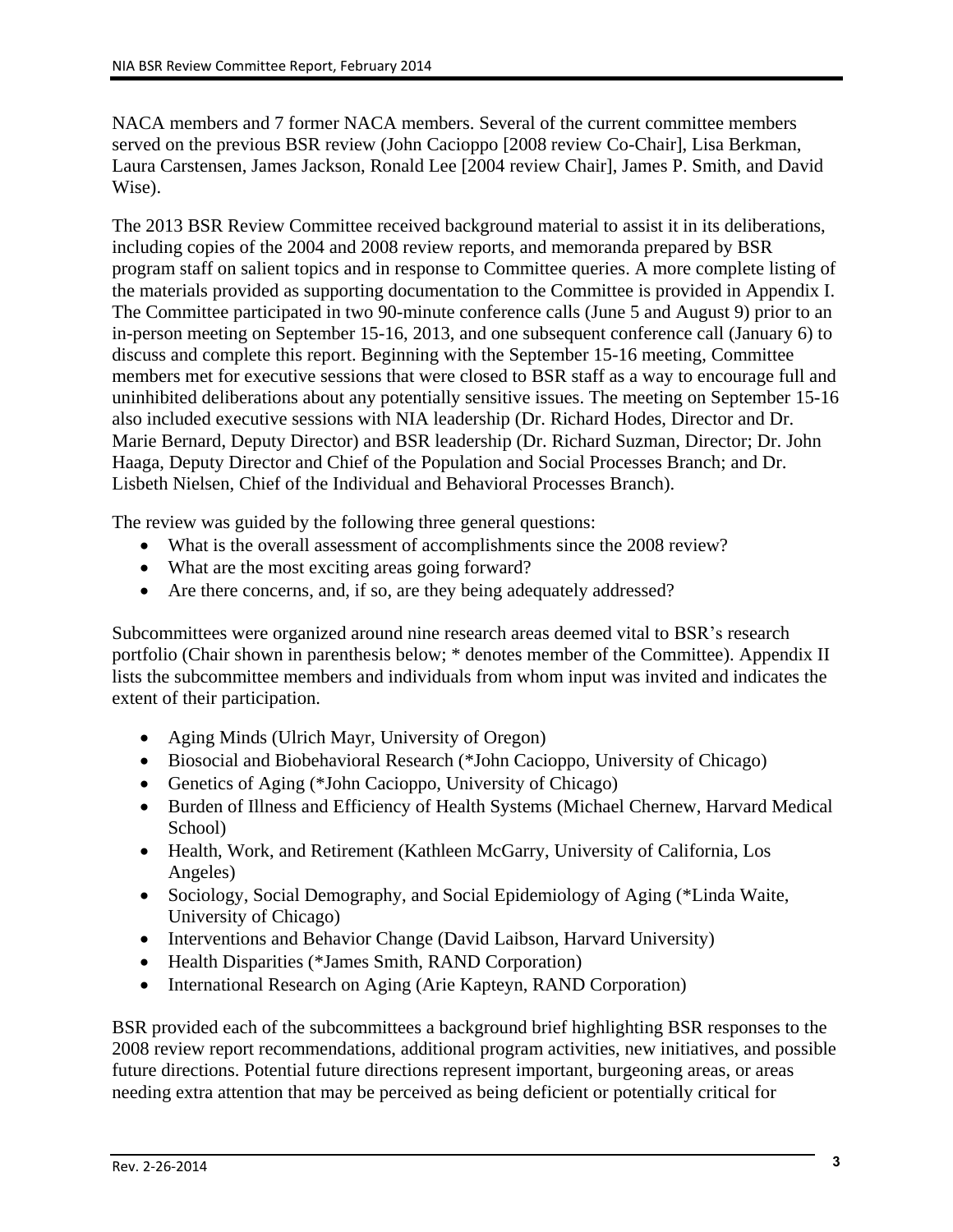progress. In addition to considering the three overarching questions mentioned above, these subcommittees were additionally tasked with considering special issues in their respective areas. BSR staff posed questions that were meant to guide (but not dictate) discussions. The subcommittees were asked to think broadly and not be constrained in scope when defining priorities for their assigned areas.

For some topic areas, written input was invited from experts identified by BSR staff and subcommittee chairpersons. Written input was shared with BSR staff and all subcommittee members (if received in advance of the subcommittee meeting) and with the Chair of the subcommittee (if received after the subcommittee meeting) to ensure that all input was considered and incorporated into the subcommittee report as appropriate. BSR staff participated on the subcommittee calls as resource persons, and they had primary responsibility for drafting the subcommittee meeting summary reports.

The materials provided by BSR staff and the subcommittee reports served as the primary basis of deliberations of scientific directions by the full Committee. From this information, the Committee identified the overarching findings for BSR (see Section V, Committee Findings) as well as the top recommendations by topic area (see Section VI, Review of Scientific Topic Areas). Committee members continued to provide input after the September meeting. Final discussion took place on January 6 by teleconference, with all Committee members confirming their concurrence with this report shortly thereafter.

### **III. BSR DESCRIPTIVE BACKGROUND**

BSR supports research and research training in the behavioral and social sciences on the processes of aging at individual and population levels. It focuses on how people change over the adult life course, on the interrelationships between older people, families, and other social institutions, and on the societal impact of the changing age composition of the population. Emphasis is placed upon multilevel interactions among psychological, physiological, genetic, social, and other environmental influences on health and well-being.

BSR operates under the direction of the Division Director, Richard Suzman; the Deputy Division Director, John Haaga; and the Assistant Director, Georgeanne Patmios. It has two branches, with substantial interactions between the two: The Individual Behavioral Processes (IBP) Branch is headed by Lisbeth Nielsen, and the Population and Social Processes (PSP) Branch is led by Dr. Haaga. A section devoted to research resources and development is housed within the BSR Office of the Director, and led by Ms. Patmios, to coordinate and implement initiatives related to research data and resources.

In 2013, the IBP Branch managed about \$69 million in awards and the PSP Branch about \$94 million. IBP sections include behavioral medicine and interventions, psychological development and integrative sciences, cognitive aging, behavioral genetics, and families. Within the PSP Branch, sections are devoted to demography of aging, economics of aging, epidemiology, and health and long-term care systems.

BSR research, training, and career development awards totaled more than \$183 million in fiscal year (FY) 2013. Funding has been growing in nominal terms since FY06 but roughly constant in real terms since 2000, leaving out the one-time-only American Recovery and Reinvestment Act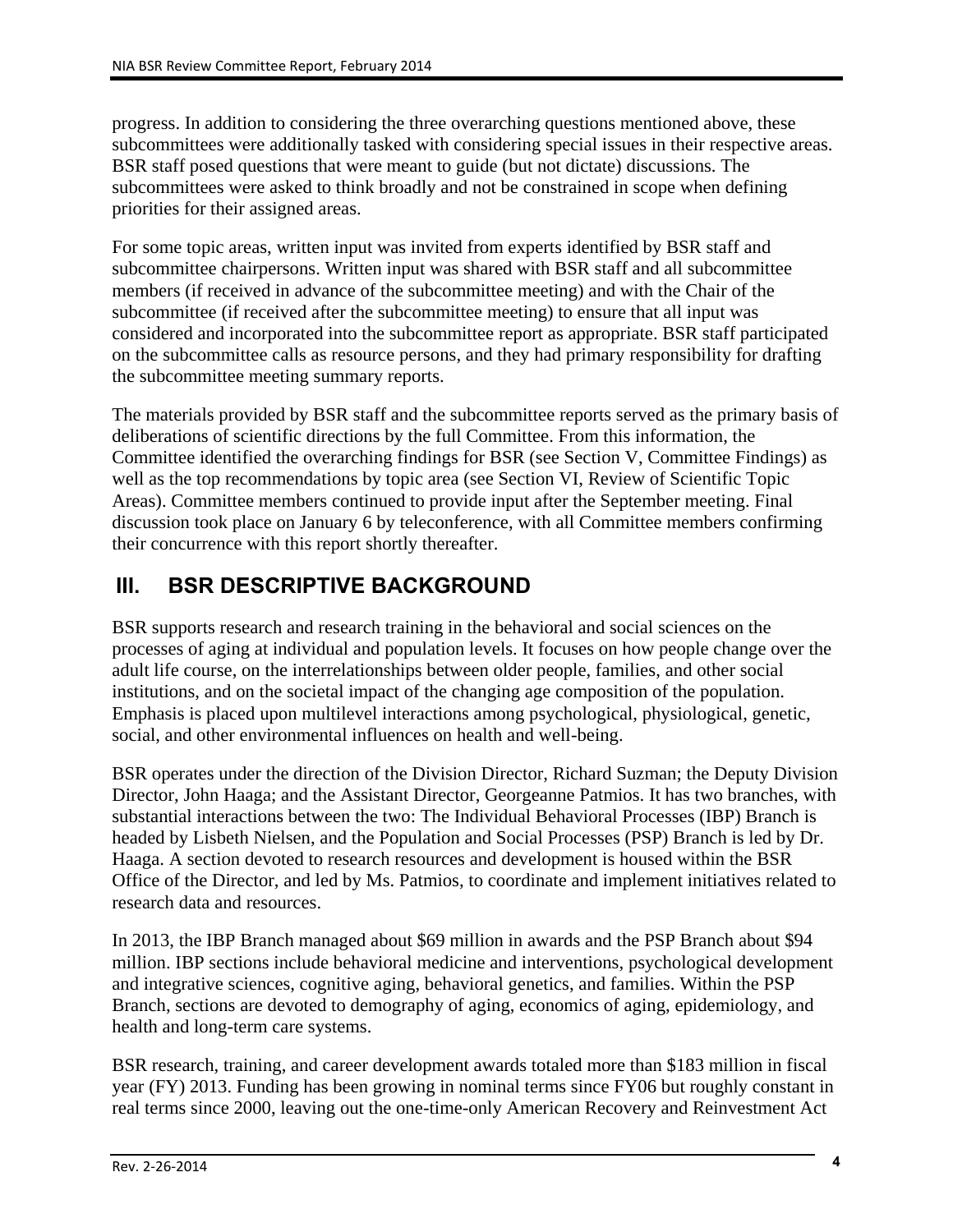(ARRA) funds (using the Biomedical Research and Development Price Index as a deflator). Since around 2000, BSR awards have constituted about 20 percent of the NIA extramural research total, even though the grant budgets are no longer set at the division level (with the exception of centers programs).

By mechanisms, most BSR funding—just more than \$89 million in 2013—supports R01s and equivalents such as the R37. About \$28 million is devoted to P01s (program projects) and \$21 million to U01s (cooperative agreements that pay for large data projects or intervention trials). The three center programs managed by BSR—Demography and Economics of Aging; Roybal Centers for Translational Research; and Resource Centers for Minority Aging Research together receive just more than \$15 million per year. Institutional training grants (T32s and T35s) and Career Development awards (Ks) receive roughly equal amounts, averaging \$10 million per year. The Small Business Innovation Research (SBIR) and Small Business Technology Transfer (STTR) programs managed by BSR together average about \$6 million. Through FY17, 2.7 percent and 0.35 percent of an agency's annual extramural budget must be set aside for the SBIR and STTR programs. BSR also spends approximately \$4 million annually on research-related contracts, for example, harmonization projects with the World Health Organization Study on Global Ageing and Adult Health (SAGE) and the Survey of Health, Ageing, and Retirement in Europe (SHARE); Census funding for core activities in the aging program and the National Longitudinal Mortality Study (NLMS); support for the National Center for Health Statistics (NCHS) to enhance the National Death Index and the activities of the Federal Interagency Forum on Aging Related Statistics; the development of subjective wellbeing measures in the American Time Use Survey with the Bureau of Labor Statistics; and scientific meetings convened by the National Academies.

### **IV. OVERVIEW OF BSR RESEARCH ADVANCES**

The great strides in basic biology, public health, and clinical medicine in the past 50 years mean that more Americans will survive to older ages. This relatively sudden increase in life expectancy comes with accompanying challenges, including the increasing prevalence of debilitating chronic diseases in the population, shrinking financial assets for millions of individuals as they move through retirement, large numbers of people who experience cognitive decline, and social and environmental pressures that can undermine mental and physical wellbeing. Research also suggests that unprecedented numbers of older citizens are arriving at old age healthy and cognitively fit, thus representing a potential new resource for families, communities, and workplaces.

BSR supports a very broad research agenda as it aims to understand factors, from genes to economic infrastructures, that place individuals and societies on positive or risky trajectories as they live lives nearly twice as long as their ancestors a short century ago. It is now clear that aging per se does not result in inevitable debilitation throughout old age. Just as clearly, a large body of research now shows that optimal aging is rooted fundamentally in behavior and habits that extend across adulthood and that significant segments of the current adult population are at risk of poor outcomes when they retire. Addressing behavioral change and behavioral supports requires a deep understanding of interdisciplinary and translational approaches that rely on a broad range of social and behavioral sciences and that are informed by and complement advances in basic biomedical science and clinical practice.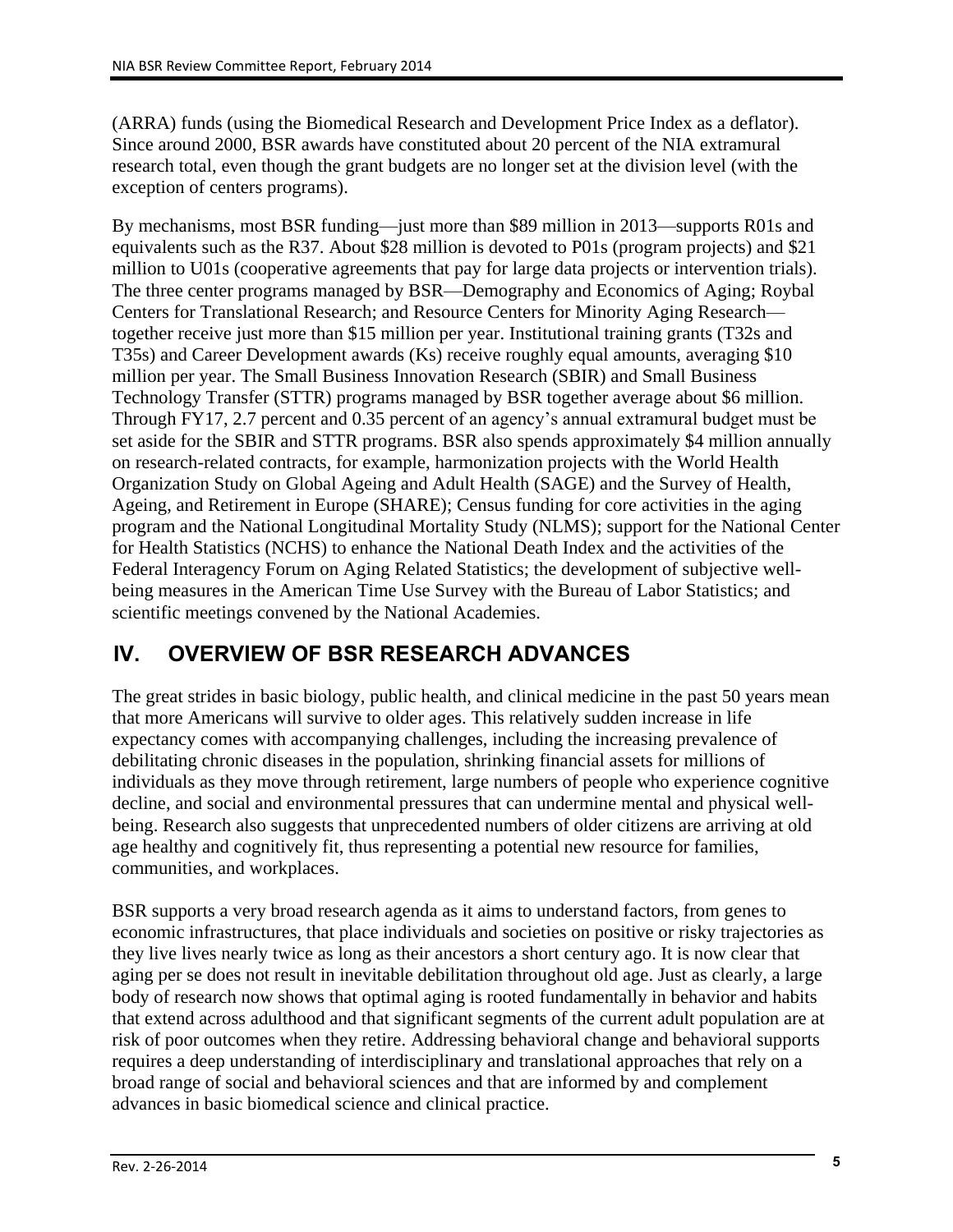BSR is distinguished from virtually all other behavioral science funding agencies in that it is organized around challenges rather than specific disciplines. BSR leads nationally and internationally in its mission to address the challenges associated with aging through crossdisciplinary and multilevel approaches. Central aims of aging societies include improving physical fitness and supporting those who are vulnerable, as well as harnessing the human capital represented in healthy mature older citizens.

Substantial progress has been made since the 2008 review, across all subdivisions of BSR. In sharing a few examples of recent research advances in four key areas, the Committee sought to highlight reasons for expecting that the recommendations in this report are poised to be particularly productive.

#### *Understanding the pathways that lead to successful aging*

- BSR is leading the nation in understanding the relationships between stress and health by addressing pathways, from genes to HPA-axis and stressful or nurturing environments. In recent years, research with nonhuman primates, coupled with parallel observations from longitudinal epidemiological studies of human populations, shows that early exposure to negative social environments alters bio-mechanistic pathways, which leads to deleterious outcomes for individuals across the life-course.
- BSR supports research aimed at improving health care delivery in the final stages of life to ensure compliance with patient wishes and to help patients and families at the difficult stage near death. Such analyses have examined the effects of advance directives on patient-preferred care delivery and on family reports concerning the overall experience for dying patients.
- Surprisingly large numbers of people are reaching very advanced ages in unprecedented physical and cognitive health, underscoring the potential to create high functioning older populations. Education, strong social ties, social engagement, work, and regular physical exercise are strongly tied to physical and psychological well-being, as well as length of life.
- Successful aging includes meeting the challenges of rising out-of-pocket acute care medical expenses and also long-term care services when needed. BSR has sponsored important research that has shown that, in many cases, out-of-pocket expenditures at the end of life pose large burdens on families of decedents, and that a large fraction of households do not have savings or other assets adequate to support their health care and long-term care needs as household members age.
- Aging is associated with more positive overall emotional well-being, with greater emotional stability, and with more emotional complexity. Positive emotional profiles are associated with longevity.
- Foundational research funded by BSR decades ago revealed that social isolation is as great a risk factor for death as is smoking. In recent years, grantees are making real progress by illuminating the pathways that behavioral, social, and emotional processes come to influence physical health. Similarly, research on subjective states, such as loneliness, is revealing the biological pathways through which persistent emotional states come to affect physical health.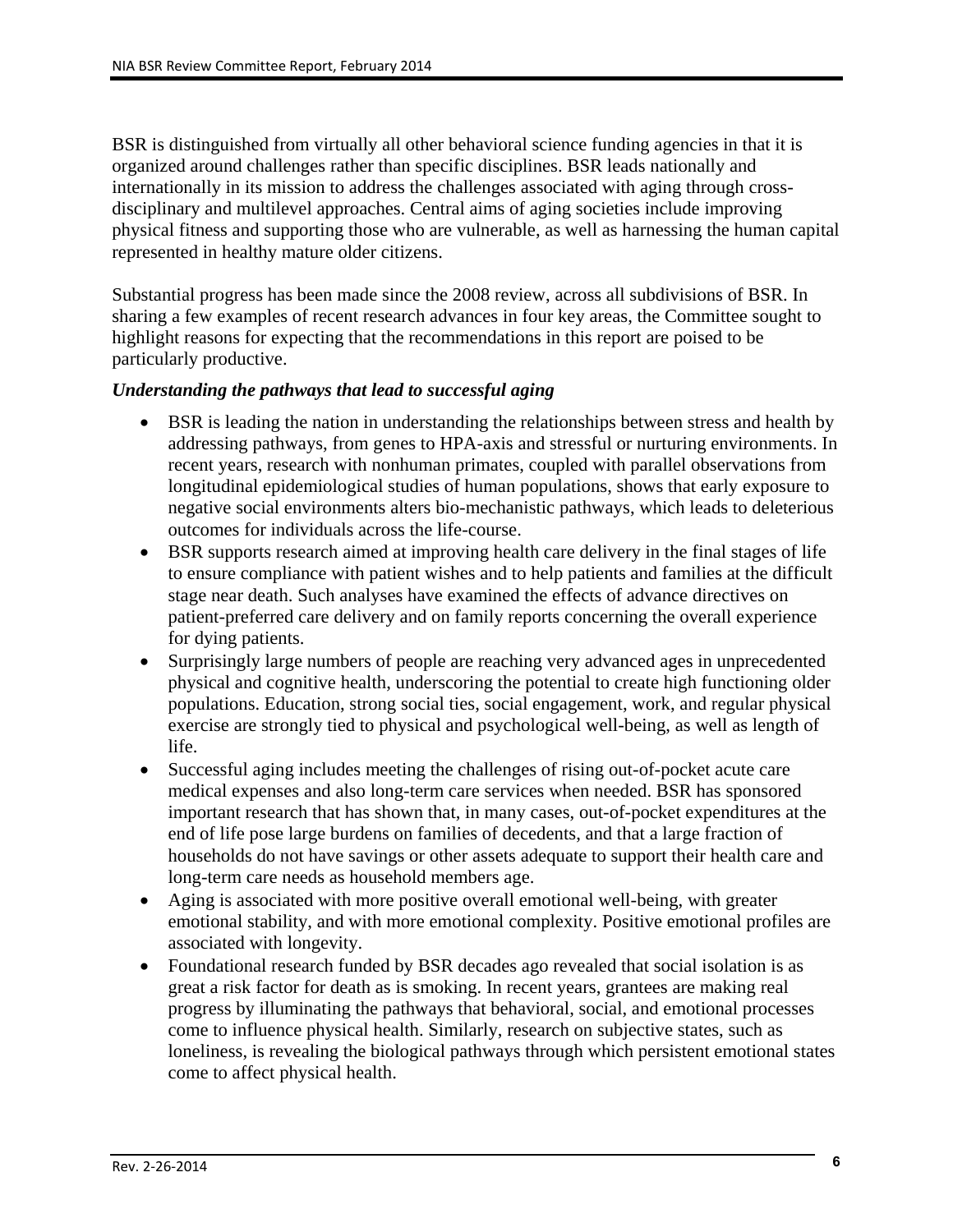- Age differences in decision quality, long thought to reflect cognitive decline, are increasingly recognized as the outcomes of motivational and experiential differences, such as age-related tendencies to avoid errors and to prioritize emotional satisfaction during the decision process.
- At the macro level, BSR grantees have revealed the potentially causal effects of social networks on obesity and smoking, even when friends are geographically distant. Other research shows that neighborhoods affect health and that relocations can produce longterm improvements in physical health and subjective well-being.

#### *Identifying the pathways most amenable to change*

- Individual health behaviors play a significant role in explaining longevity, yet behavior change remains a major challenge. Some of the best BSR research has studied the impact of behavioral "nudges" or conditioned incentives to turn good intentions into actions. Defaults, such as opt-out (as opposed to opt-in) employer-sponsored retirement accounts, for example, increase enrollments dramatically. In several studies, similar types of behavioral interventions have been shown to help reduce obesity and increase the use of effective preventive care such as influenza vaccinations.
- BSR-funded research has also documented the impact of extending health insurance benefits to the previously uninsured. In one randomized study of low-income adults in Oregon selected by lottery to receive Medicaid, the treated group had substantively and statistically significantly higher health care utilization (including primary and preventive care as well as hospitalizations), lower out-of-pocket medical expenditures and medical debt (including fewer bills sent to collection), and better self-reported mental health than the control group. After two years, however, there were no significant differences between the groups with respect to hypertension, high cholesterol levels, and blood sugar control, though the group with Medicaid coverage was less likely to report depression. Recent findings show that Medicaid coverage for low-income persons leads to increases in emergency-department visits for a broad range of conditions, including conditions that might be best treated in primary care settings.
- BSR-funded longitudinal studies have been able to identify distinct trajectories of cognitive decline for healthy individuals and those who will eventually develop Alzheimer's disease. Furthermore, evidence is building that age-related cognitive decline associated with normal aging can be reduced. Across historical time, rates of cognitive impairment are declining; higher levels of education are associated with better cognitive health. Compelling evidence also suggests that workforce participation and volunteerism benefits cognitive health.

#### *Understanding population aging*

- BSR leads the international community in fostering understanding of aging processes at the level of populations, particularly in the context of demographic and epidemiologic transitions as they unfold worldwide, notably macro-level aspects of health, economics, and retirement. Large-scale surveys in multiple countries provide the opportunity to compare populations at the level of entire cultures and frequently allow for natural experiments when new policies and/or programs are put in place.
- Neither access to health care nor population diversity fully explains the relatively poor health of Americans. Even white affluent middle-aged Americans are not as healthy as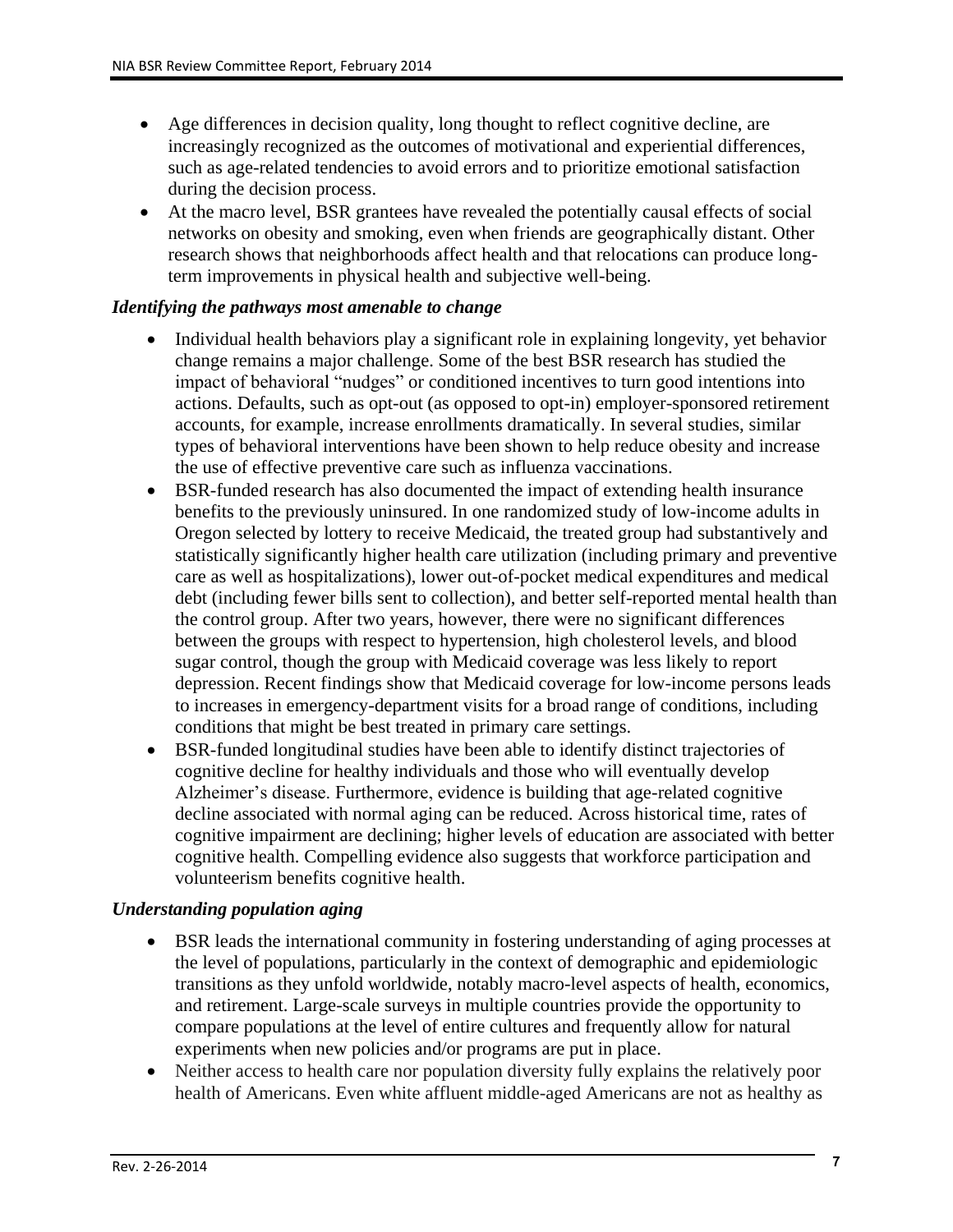their English counterparts. In both countries lower income and education levels are associated with poorer health. Yet Americans in the highest income bracket and with the most education still have rates of diabetes and heart disease similar to the least educated in England.

- Cross-country comparisons suggest that early retirement is associated with poorer cognitive functioning in older people.
- Some diseases are more threatening to financial security (particularly for surviving spouses) than others. One landmark study showed, for example, that dementia represents a financial burden on society that is similar in magnitude to heart disease and cancer.
- Many elderly households retire with very little wealth, despite the considerable risks of out-of-pocket medical expenses later in life. The potential for addressing these high costs have been considered in BSR-sponsored research demonstrating that in some cases advanced directives can be of value in ensuring that patients get only the treatments they want.

#### *Assessing the impact of disadvantaged position in society*

- Research has documented that people in disadvantaged positions in society experience poorer health than do advantaged people even when access to health care and education are controlled. Grantees are documenting the extent of these pernicious effects at multiple levels of analysis with the ultimate aim of reducing disparities.
- Chronic discrimination may be directly related to health, particularly cardiovascular function, through elevated serum levels of E-selectin. Similarly, dynamic telomerase activity is associated with exposure to an acute psychological stress.
- In animal studies, social inequalities have important health consequences for lowranking baboon males. Although low-ranking males exhibit comparable levels of glucocorticoids to that of the alpha male, they appear to be at greater risk of suffering from the immunosuppressive effects of elevated glucocorticoids, because it takes them significantly longer to recover from illnesses and for their wounds to heal.
- Research shows that management of chronic diseases, such as diabetes, in daily life is related more strongly to education than to race or gender. Furthermore, differences may be reduced or eliminated through behavioral training and intensive patient monitoring so that patients better manage their own care.
- In studies of Medicare enrollees with heart attacks, African-American patients were more likely to be admitted to low-quality hospitals than were white patients. Thus efforts to improve the quality of medical care at the lowest-performing hospitals could, at the same time, reduce racial disparities in health outcomes.

### **V. COMMITTEE FINDINGS**

For more than two decades, BSR has supported basic social and behavioral research from a multidisciplinary and multinational perspective, with an eye to ultimately addressing real-world problems. By integrating economics and psychology, and the latest in genetic and biological technology with the power of longitudinal social and behavioral studies, BSR continues to lead the field of behavioral and social research on aging by recognizing potential areas for advancement and capitalizing on strategic collaborative relationships that have multiplied the impact of its investments.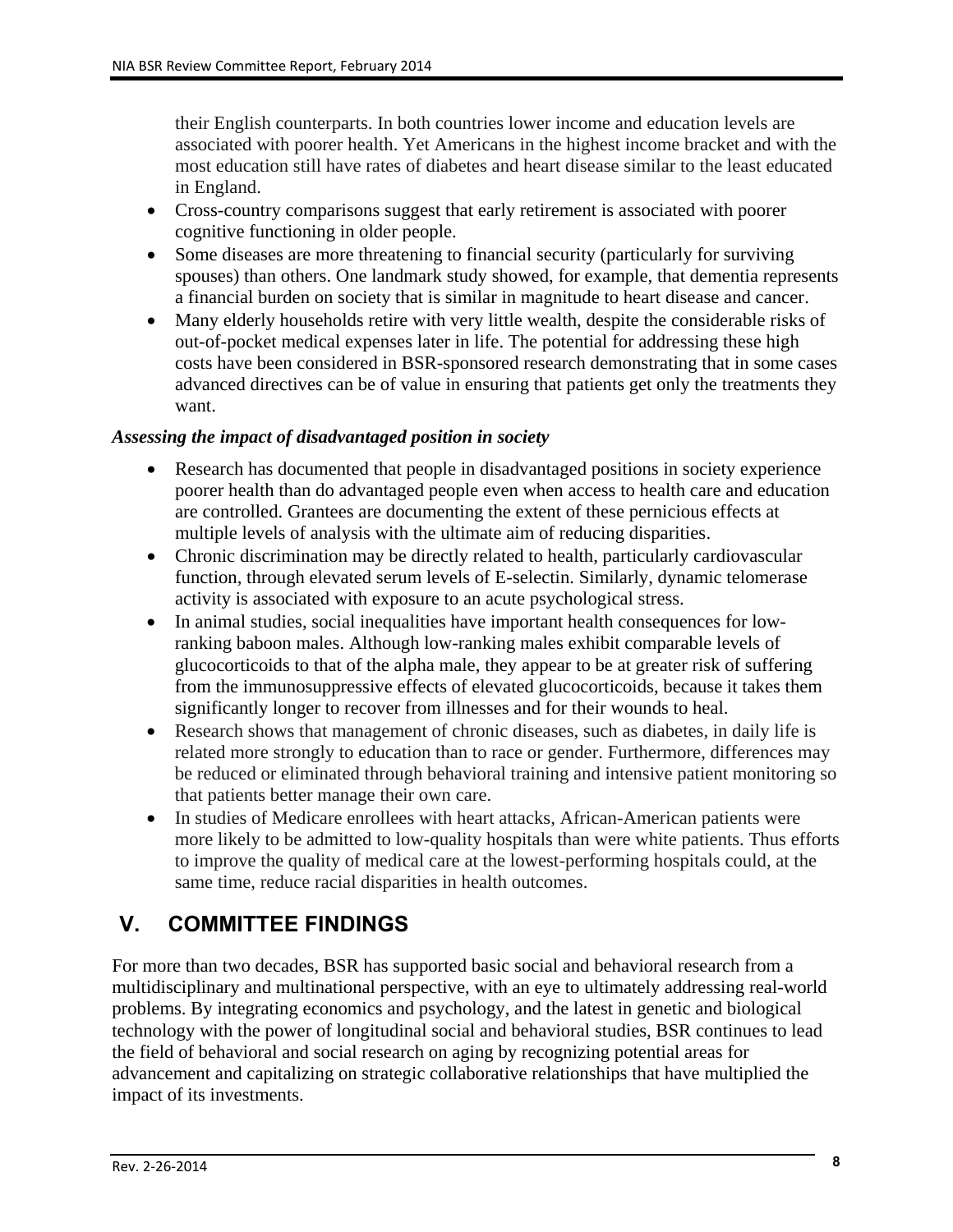Behavioral and social factors are important contributors to national and international differentials in disease survival and mortality. These include health behaviors, social and economic inequality, social policy, health care, and environmental factors. Of note, BSR-supported research has led to conceptual approaches and interventions that have improved the health of aging individuals, while its insistence on data sharing has fundamentally altered the way that behavioral and social research is conducted around the world (see Section IV, Overview of BSR Research Advances).

The Committee recommends four research areas in particular that merit high-priority support:

- Research that *illuminates the pathways* by which social, psychological, economic, and behavioral factors affect health in middle-aged and older adults. Detailed information on the context of behavior can inform more effective interventions. Toward this end, it is important to collect activity, biomarker, and time use data; identify social and economic endophenotypes<sup>1</sup>; and build upon international cohort studies to better understand the context of successful aging and health disparities. It is important to understand the health impact of expanding insurance coverage and quality differences across health systems (particularly as fundamental changes in health care coverage are occurring in the United States); support basic research in cognition, emotion, and motivation and how brainprocessing functions change with age; and explicate the role of behavior and biology (including neuroscience and genetics) in mediating the link between stress and disease. There is increasing evidence that social systems are becoming recognized as a key part of the biology of social species. Additional insights are likely to be gained from studies with animal models and from collaborations between researchers working with humans and those working with animal models of complex social behavior; these collaborations often require encouragement to be launched successfully.
- Research aimed at *modifying organizational or individual behaviors* in order to improve important health outcomes at older ages, including examination of the cognitive effects of work and retirement, the basic science of behavior change, and changing environmental defaults to influence health-related aging outcomes. Already this area has generated findings with enormous practical implications. Country comparisons available through harmonized surveys have revealed the role of a longer work-life in maintaining cognitive function. Recent evidence suggests that personality and self-control are relatively enduring individual differences that predict long-term health and mortality. Promising interventions include behavioral treatments, economic incentives, dynamic recursive treatment regimes, and conditioned incentives interventions (e.g., flu shots, retirement savings options) to improve self-regulation and conscientiousness. How older individuals interact with their health care providers in light of the rapidly evolving organization and funding of medical care in the United States is also an important area of study.

<sup>&</sup>lt;sup>1</sup> Endophenotype is a genetic epidemiology term referring to a measurable biological, behavioral, or cognitive marker that is more often found in individuals with an illness than in the general population. An endophenotype thus stresses the genetic connection in differentiating between potential diagnoses that present with similar symptoms.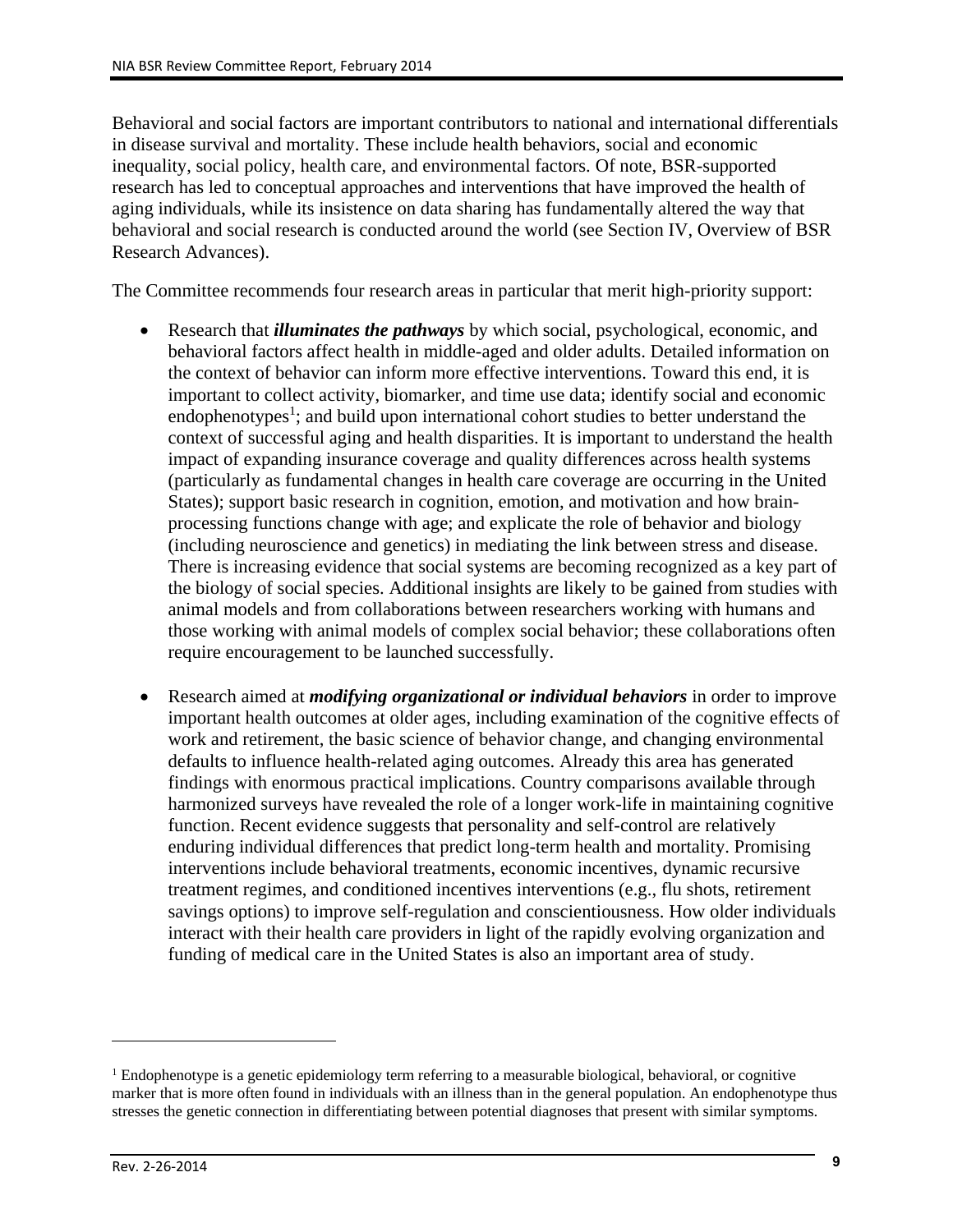- Research *on population aging*, incorporating macro aspects about health, economics, and retirement. BSR has been the major supporter of research on the causes and consequences of changes in social, demographic, economic, and health characteristics of the older population, and this scientific area is increasingly important as the demographic and epidemiologic transitions progress.<sup>2</sup> Of note, BSR has been a leader in the funding of research by economists on topics of great significance for individual health and wellbeing, such as decisions and behavior about work, saving, and health care, and also on the effects of incentives and reform in the health and long-term care sectors. BSR has also sponsored important findings on the pause in old-age chronic disability prevalence since the declines of the 1980s and 1990s, and the increases in disability for the current middle-age population. The study of sociology, social demography, and social epidemiology of aging is vitally important for understanding the causes and consequences of societal aging, the dynamics underlying disability trends in the 21st century, and the development of sound social policy. Methodological contributions and insights gained from studies using observational and quasi-experimental data that rely on the variation in social environments and public policy are critical to improving understanding about successful aging, complementing smaller-scale experiments to explicate underlying mechanisms.
- Research that explores *the mechanisms to ameliorate the effects of disadvantage*, including research that focuses on critical periods for reversing such effects and/or the optimal timing of intervention. Many old-age outcomes and behaviors are influenced by events, social relationships, noncognitive character skills, and habits (e.g., retirement savings) that begin relatively early in life. Subgroups of the population experience disadvantage throughout their lives or for extended periods in life (e.g., chronic disability, caregiving) that generate persistent stress. The patterns of stress reactivity appear to hasten the progression of disease. It is therefore important to identify key behavioral and social factors associated with how unfair treatment due to race, ethnicity, socioeconomic status, and gender affect health-related aging outcomes, and to invest in research on the effects of stigma and stereotypes associated with age, race, and ethnicity.

The Committee also recommends a number of cross-cutting actions related to training, data infrastructure, and review that pertain to multiple domains of BSR interest.

BSR should *continue to emphasize the integration of biological, social, and behavioral science*. The advent of cost-effective genotyping strategies will allow BSR to pursue the connection between biology and behavior in many of its longitudinal studies. The Committee recommends that BSR remain mindful of advances in scientific technologies and adopt both short- and long-term strategies for maximizing the data yield from its current cohorts. To strengthen linkages between biology and behavior, the Committee advises BSR to expand its repertoire of phenotypes and endophenotypes, to more fully establish the pathways through

 $2$  The demographic transition refers to a change from high birth and death rates, to a stage of high birth rates and low death rates (characterized by a period of rapid growth), and then to a stage of low birth and death rates associated with a stable low growth rate in population. The epidemiologic transition refers to a change from communicable to noncommunicable diseases as the primary sources of ill health as countries develop.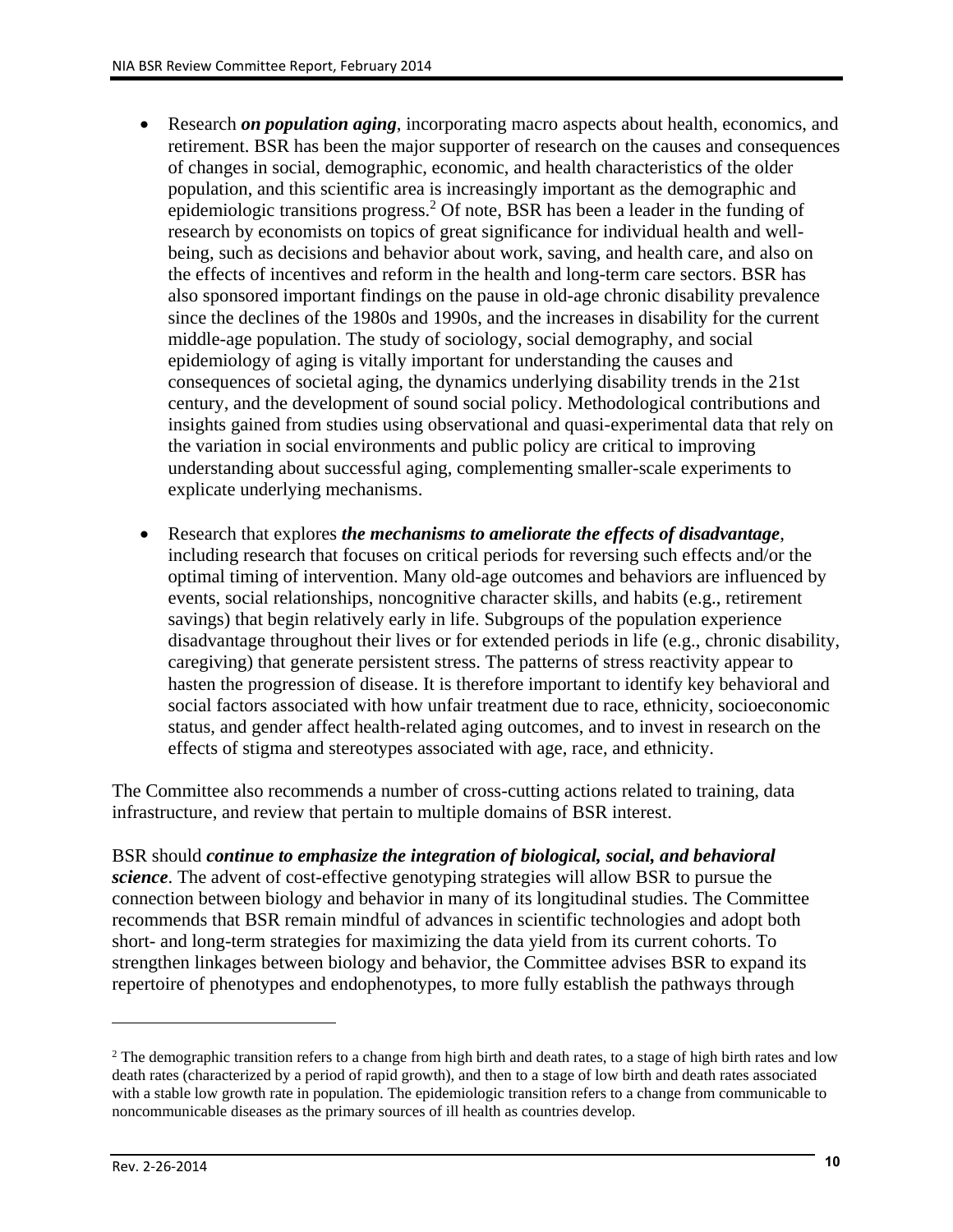which genes, environments, and behavior interact. In all of these areas, needed replication efforts should be encouraged.

The integration of data from surveys and databases is a significant logistical and financial challenge. BSR has been a leader in *developing infrastructure for data sharing* and should continue to strategically allocate resources devoted to this important effort and demand timely data sharing by grantees. Moving forward, BSR should review on a regular basis its priorities for data collection to ensure the greatest value from its investments and should sunset studies with declining marginal returns. The Committee further endorses BSR's efforts to balance and *integrate or iterate where possible randomized controlled trials (RCTs) with existing observational studies***,** to maximize the utility of current studies. Ideally RCTs should be informed by observational data findings, and important pathways found in cohort data should be tested through RCTs.

To improve the development of effective interventions, the Committee recommends that BSR *promote the linkage of "big data***.***"* Efforts to pursue deep phenotyping of some older adult cohorts to better understand mechanisms and pathways linking behavior, environments, biology, and aging outcomes can help improve the development of more effective interventions for behaviors of interest. Measures of time use and in-home sensor-based technologies offer potential for new insights for understanding and designing interventions to promote healthy aging. As more information becomes available at the individual level, it will be necessary to have infrastructure in place that protects the identity of study participants. BSR will need to consider the bioethics of an application that uses significant amounts of personal data.

If the trend of declining real funding continues, then new initiatives in exciting and productive areas will generally require counterbalancing reductions of effort in less promising areas. The Committee acknowledges the need for BSR to curtail funding in areas that do not promise significant advances, or whose early promise has been stymied by measurement, data, or conceptual barriers. Such scrutiny will be needed all the more in coming years. For similar reasons, the Committee endorses BSR's plans to review data infrastructure investments comprehensively, as was done in a 2007 ad hoc review of BSR data priorities.<sup>3</sup>

### **VI. REVIEW OF SCIENTIFIC TOPIC AREAS**

The subcommittees contributed a large number of recommendations; however, only the top recommendations for each specific topic area are discussed below, as put forth initially by the subcommittees with BSR staff input and as endorsed by or further developed by the Review Committee. Recommendations that apply across multiple content domains (e.g., training, data infrastructure, review) are addressed elsewhere in the report and therefore may not be prominently featured under every topic area below. Fuller descriptions of the subcommittee recommendations are available by request. The number of recommendations or the length of the write-up for these topic areas below is not indicative of the relative importance attributed by the

<sup>3</sup> See National Institute on Aging Behavioral and Social Research Program. 2007. *Data Priorities for Behavioral and Social Research on Aging Committee Report*. Available at: [http://opasi.nih.gov/eo/documents/Data\\_Priorities\\_for\\_Behavioral\\_and\\_Social\\_Research\\_on\\_Aging\\_05-](http://opasi.nih.gov/eo/documents/Data_Priorities_for_Behavioral_and_Social_Research_on_Aging_05-140_NIA.pdf) 140 NIA.pdf.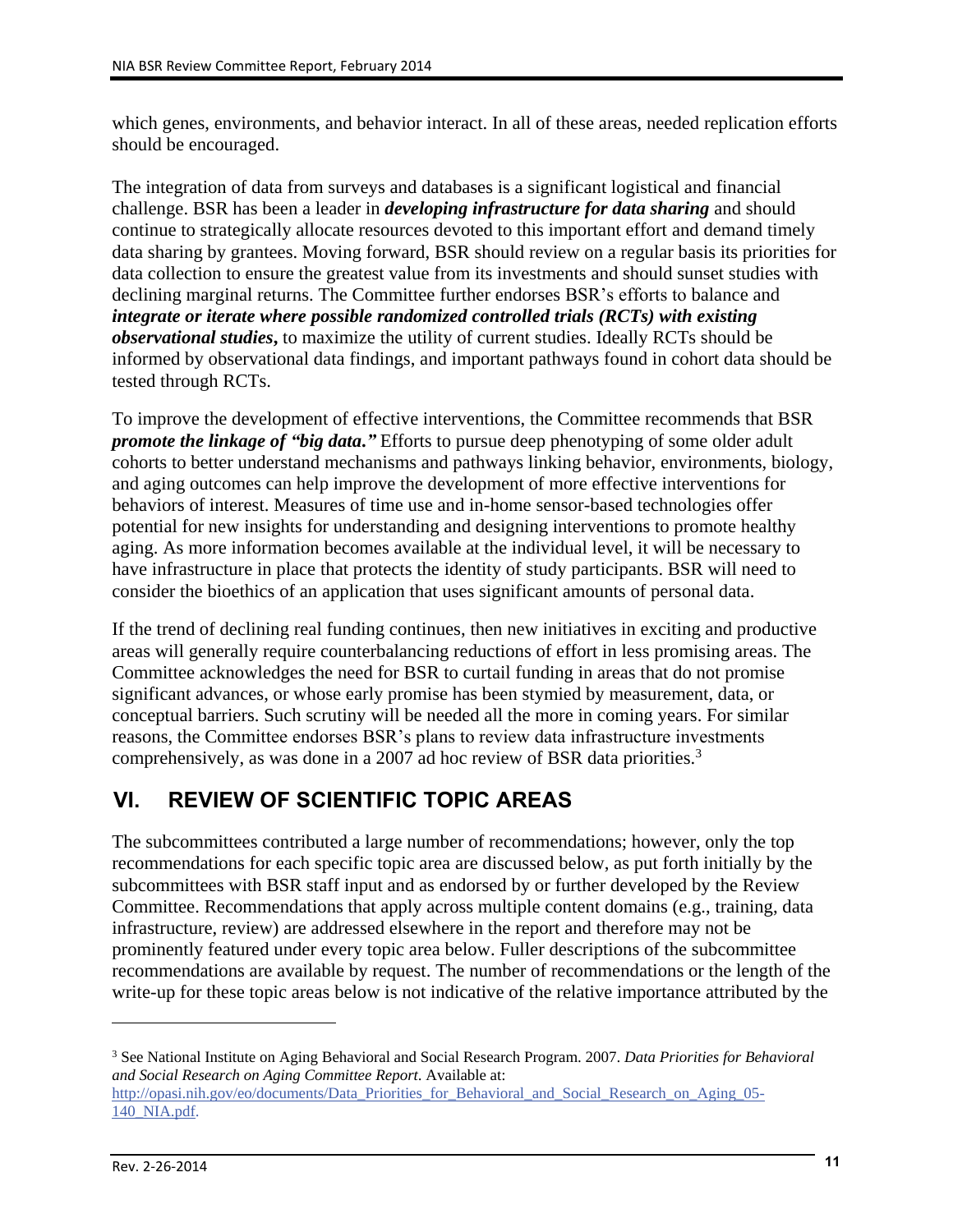Committee to the different topics. Differences simply reflect the styles of the groups assigned to each topic.

#### **A. Aging Minds**

A successful research portfolio on the aging of the mind needs to negotiate between two, at times opposing, demands. On the one hand, the effects of aging and individuals' responses to such effects cannot be fully understood through the lenses of individual scientific subdisciplines alone. NIA/BSR should be commended for stepping up to this challenge by using all available tools (e.g., workshops, training initiatives, special Funding Opportunity Announcements [FOAs]) to establish new and lasting connections between disciplines. On the other hand, the strong emphasis on interdisciplinary/translational research also entails potential pitfalls. Important constructs (e.g., self-control, memory, emotions, conscientiousness) often need to be "handed over" between disciplines in a simplistic, one-dimensional manner. Thereby, critical disciplinespecific complexities are easily lost, even though they may be important for understanding the underlying mechanisms and, in the end, for designing appropriate interventions. BSR has realized numerous accomplishments over the past five years in multiple domains of psychological science, including relationships between emotion and cognition as well as behavioral decision-making. It remains very important that BSR's portfolio covers the entire pipeline from basic, discipline-specific research to cross-disciplinary, translational work.

In terms of interdisciplinary efforts, BSR's actions to foster integration between approaches from psychology, neuroscience, and economics have already been a great success. BSR is encouraged to push for even deeper collaboration between psychology and economics. Support of research in behavioral economics and environmental factors has the potential to provide powerful intervention tools to support individual behavior change.<sup>4</sup> There is promise in exploring the interactions between environmental manipulations and individual differences in noncognitivecharacter-skills and cognitive function, including how these interactions change over the life course. Other notable and far-reaching successes include BSR's leadership role in a number of trans-NIH initiatives, including the Basic Behavioral and Social Science Opportunity Network (OppNet), the NIH Common Fund program on Science of Behavior Change (SOBC), and other NIA initiatives that support basic research and use‐inspired basic research on decision-making, motivation, self-regulation, and the malleability of personality and self-control. This basic research can be leveraged to help conceptualize how interventions to promote adaptive aging can be successful at a local and population level. BSR should also undertake work in the NIH Brain Research through Advancing Innovative Neurotechnologies (BRAIN) initiative or in complementary areas.

BSR should continue to invest in development of new cognitive interventions based on social and behavioral principles and focused on improving everyday functioning. Multimodal interventions with potential to impact multiple outcomes, including cognition and noncognitivecharacter-skills, are encouraged to include approaches such as nutrition, exercise, social engagement, stress reduction, and meditation.

<sup>4</sup> See also Section G, Interventions and Behavior Change later in this report.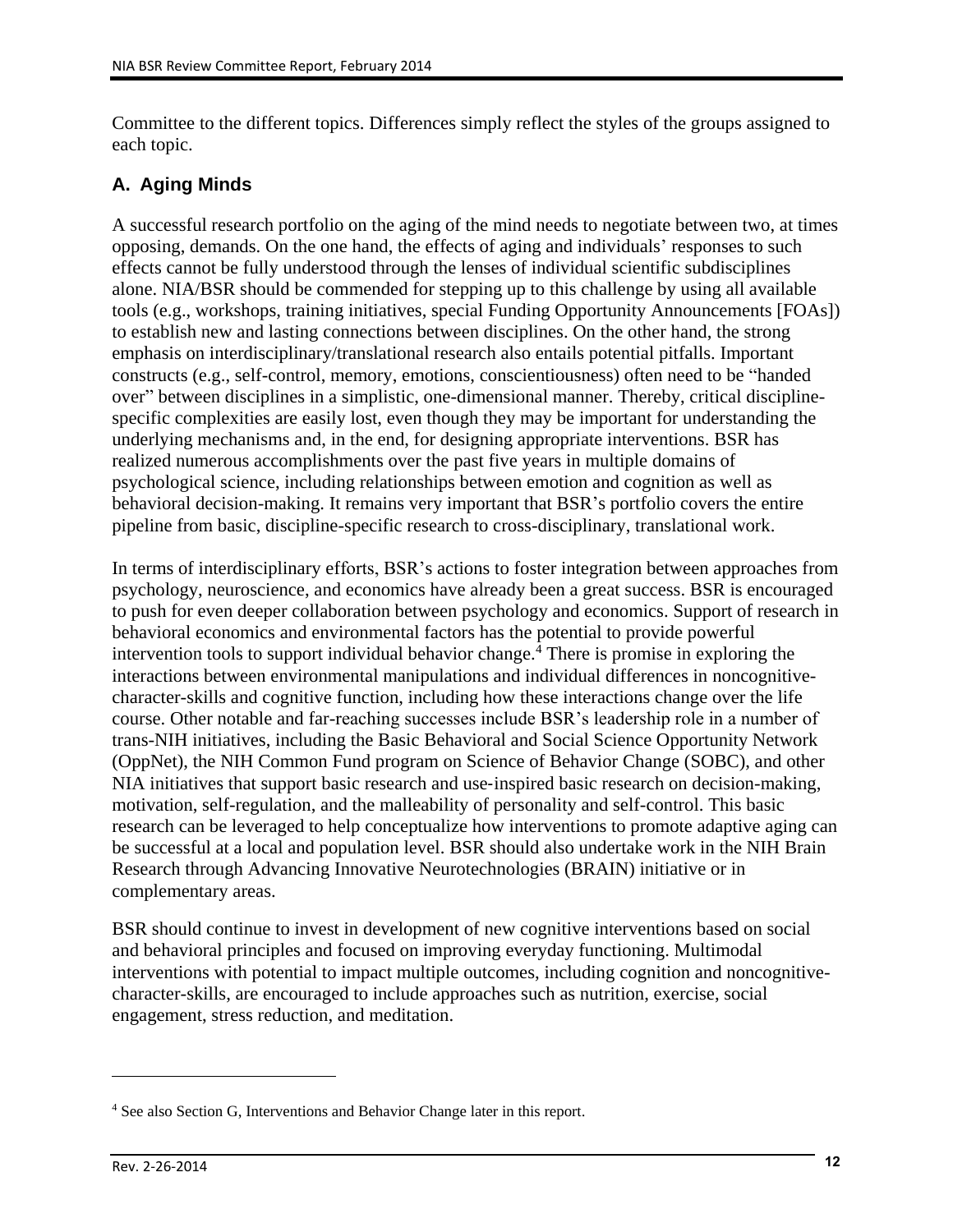A particularly important challenge is the further development of measures in critical areas (e.g., well-being, cognition, emotion, self-regulation, economic behavior) that have appropriate psychometric properties and are tied to real-world outcomes. Such a set of core measures of phenotypes related to social and economic behaviors would help unify the diverse approaches to studying self-regulation and decision-making across laboratory, field, and large survey studies, as well as provide a common yardstick for assessing the effectiveness of interventions. This measurement effort will be enhanced by further attempts to identify biological foundations of important social/behavioral and economic phenotypes (e.g., using genetic and neuroimaging analyses).

In addition to the above recommendations, the committee encourages BSR to continue its support for research on subjective well-being and positive psychobiology, to include a focus on the relationship between emotion and brain function in aging, thereby incorporating the contribution of positive psychobiology to trajectories of robust health. BSR is also encouraged to build upon the new Organisation for Economic Co-operation and Development (OECD) report<sup>5</sup> and the recent BSR-sponsored National Academies report of the panel on measuring subjective well-being in a policy relevant framework.<sup>6</sup>

Finally, building on the initial success in exploring the emotion-cognition relationship, BSR should encourage further research in this area, both in terms of basic research in cognitive and emotional processes in aging populations and around the construct of self-regulation, in order to guide better intervention design.

#### **B. Biosocial and Biobehavioral Research**

BSR's efforts over the past five years to promote understanding and appreciation of the relevance of social behavior to biology and health have been notable, and BSR should be commended for its responsiveness to the recommendations made in 2008, particularly with respect to advances in the following areas:

- Identification of social and economic endophenotypes relevant for aging research
- Collection and harmonization of genetic and other molecular data across large‐scale, longitudinal cohort studies involving older populations
- Inclusion of positive psychobiology and subjective well-being in promising and new translational interventions
- Development of funding opportunities to support research in biodemography, with applications evaluated in Special Emphasis Panels
- Adaptation of lifespan approaches and increased attention to reversibility of effects in later life stemming from early life adversity, particularly via efforts in the Reversibility Network
- Promote collaborations between researchers who study animals and researchers who study human populations so that trans-NIH efforts in the study of aging-related topics are optimized

<sup>&</sup>lt;sup>5</sup> http://www.oecd.org/statistics/guidelines-on- measuring-subjective-well-being.htm

<sup>6</sup> http://www.nap.edu/catalog.php?record\_id=18548.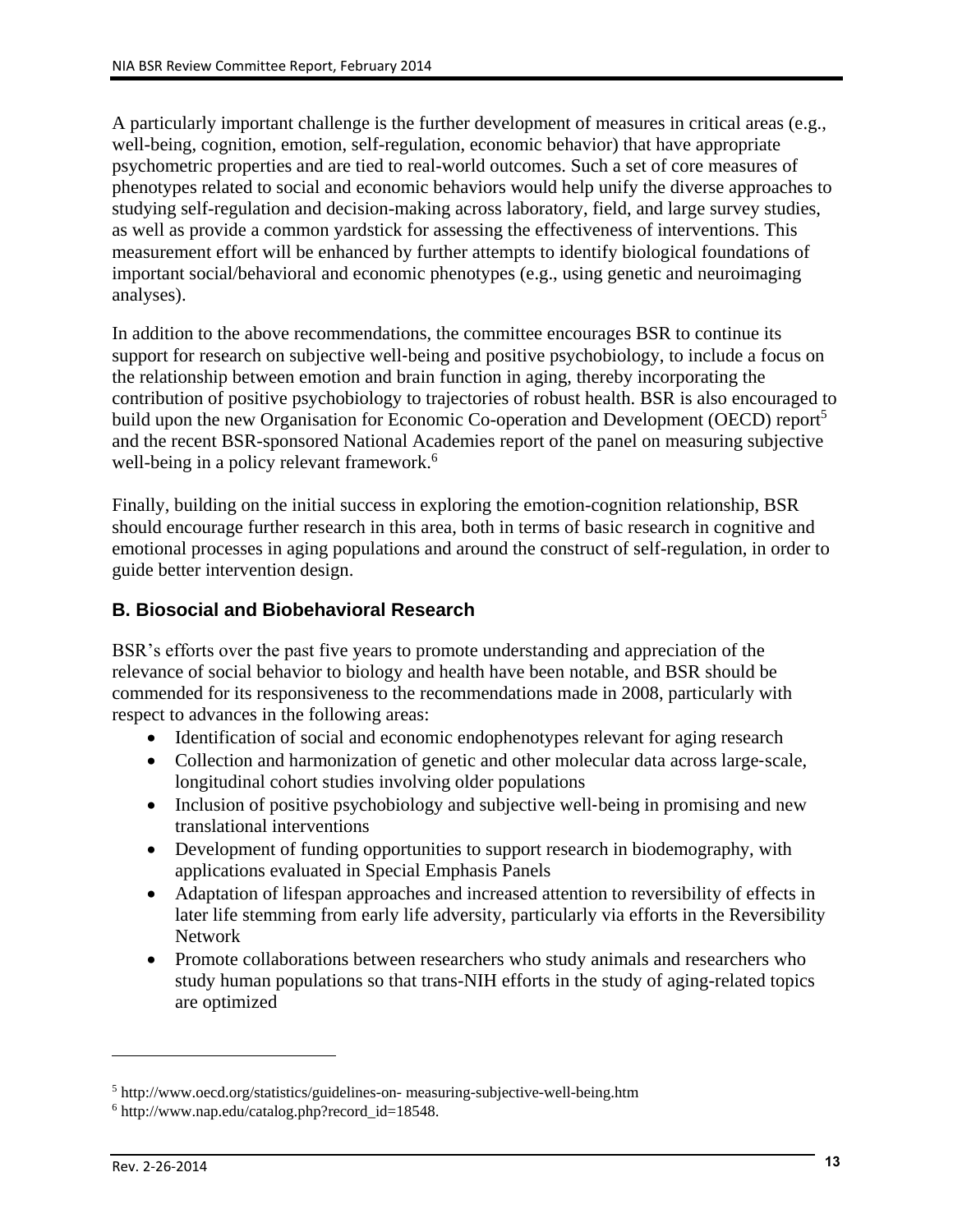Going forward, BSR is encouraged to expand its portfolio of theoretically driven research on mechanistic and biological links to personal and social behavior by 1) broadening the range of biomeasures to include additional cellular and molecular hallmarks of aging<sup>7</sup> and 2) identifying important biomarkers to harmonize that are linked to aging-relevant social and behavioral phenomena, including the integration of neuroimaging data (resting state, structural, and functional) in large-scale surveys and laboratory-based studies with representative samples. This could help accelerate the discovery of pathways and developmental time points where changes in social circumstances and behavior could have the largest impact on health and well-being in aging individuals and populations.

Technological and computational developments over the past decade have transformed the nature and amount of data available on the social environment and its influence on aging and its underlying biobehavioral processes. However, with these advancements have come increased subdisciplinary specialization, interests, and conceptual frameworks. Although understandable, this specialization, especially in the context of constrained funding levels, can work against the integration of data across levels of analysis, model systems, and disciplinary expertise. Therefore, BSR is also encouraged to foster interdisciplinary collaborations in the study of aging-related topics to strengthen connections with fields such as evolutionary biology and systems biology.

Correlating health and well-being, or vulnerabilities to health and well-being, with single biomarkers or regions of activation in the brain to determine neural correlates is only a preliminary step toward specifying the responsible mechanisms. Any single biomarker or neuroimaging methodology provides a partial view of brain activity within a very limited range of spatial and temporal levels. The opportunities that derive from expanding the repertoire of biomarkers in large-scale surveys on the one hand and data on brain structures and functions (e.g., resting state and structural neuroimaging) on the other will likely be magnified if attention is also given to related experimental research and animal models to delineate the specific transduction pathways through which the social environment influences health and well-being.

Investigation of the joint and independent influence of biological and social mechanisms will require continued attention by BSR to 1) interdisciplinary, integrative analyses that emphasize interdisciplinary integrations and 2) animal models that are informed by or conducted in tandem with human research both to better specify the mechanisms through which the social world impacts biology and health and to provide greater clarity in the significance and interpretation of the biomarkers and endophenotypes in survey studies.

#### **C. Genetic and Other Molecular Biomarkers in the Study of Behavior**

Understanding the contribution of basic biobehavioral and biosocial processes to aging-relevant outcomes increasingly requires efforts by BSR to integrate genetically informative designs and a wide range of molecular methodologies, including measured genotypes, epigenetics, gene expression, and telomere length. Since the last review in 2008, the genetics portfolio has become

<sup>7</sup> See, for example, López-Otín C, Blasco M A, Partridge L, Serrano M, Kroemer G. 2013. The hallmarks of aging. *Cell* 153, 1194–1217.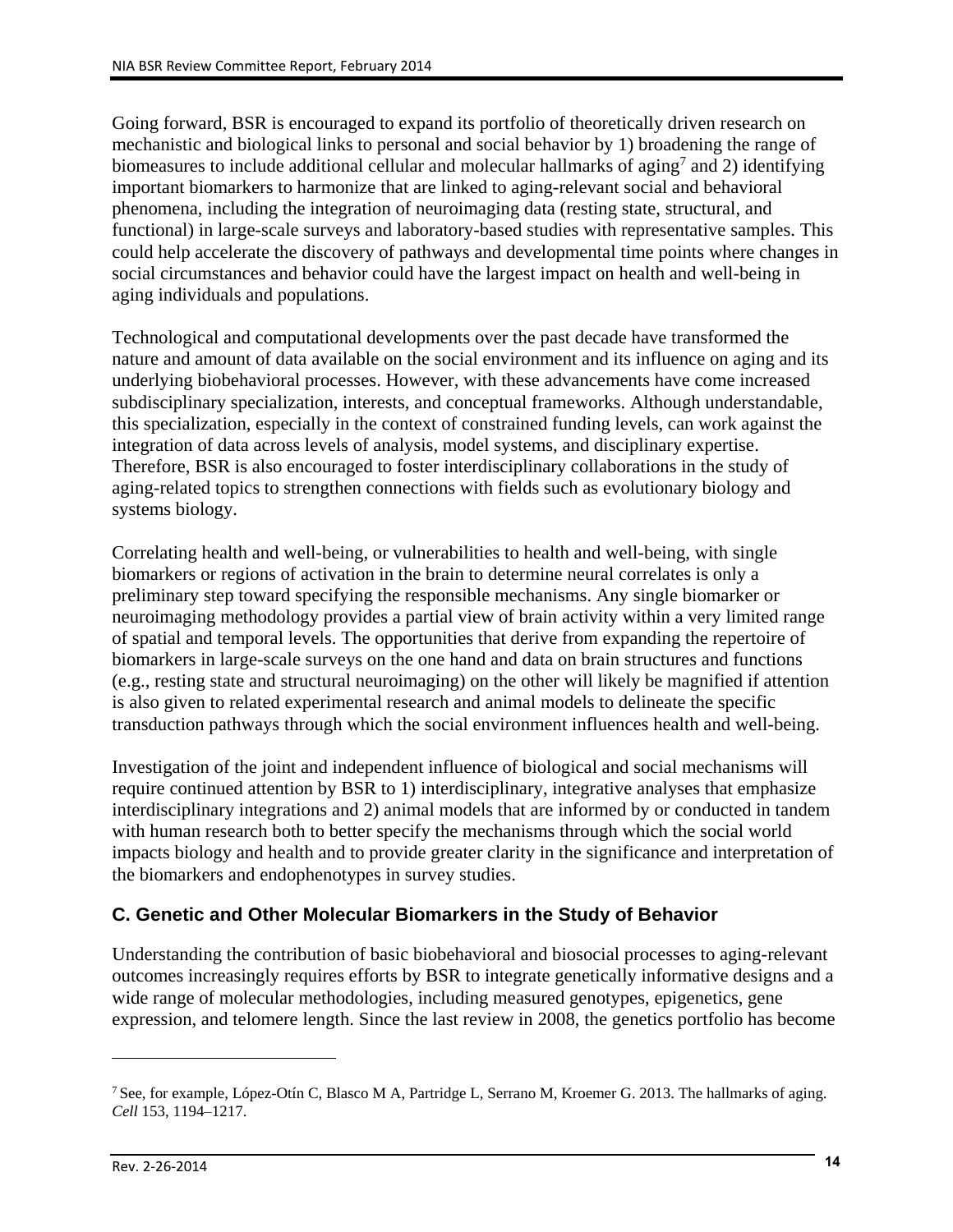an increasingly productive research area within BSR. The genotyping of several longitudinal studies (most notably, the Health and Retirement Study [HRS]) and enhanced efforts at harmonization (including the twin studies that have been the historic strength of the BSR genetics effort) have created rich sources of genetic data. BSR now faces the challenges of leveraging these data resources for future studies, formulating shorter- and longer-term strategies for the adoption of emergent genetic technologies that will best serve BSR-relevant science, and harmonizing measures across countries to facilitate comparative and collaborative research.

BSR can maximize the scientific value and return of existing cohorts by promoting greater sharing and wider use of data; broadening the range of phenotypes sampled and the number of studies with deeper phenotyping; defining key phenotypes that are critical to collect across all studies; and developing better social and behavioral biomarkers and fostering their widespread use in BSR‐supported cohorts. Further, BSR should consider genotyping longitudinal studies that currently do not include genetic information. Sample collection in the future could include venous blood and the most relevant and accessible tissue samples, which can enhance the analysis of biological pathways underlying behavioral and social phenotypes. Moreover, harmonization efforts are crucial to increasing the power of analyses of complex behavioral and social phenotypes and the interactions between genes and environments. Harmonization efforts could be facilitated by forging links to genetics community resource projects that have been designed to pool cohort data for analyses of complex behavioral and social traits.

BSR must ensure a balance between the expansion and enhancement of cohort studies and the development of new methods for enhancing interpretation of such data. It must bridge the gaps between genetic studies at the individual and population levels and the gaps between studies focusing on early life experiences versus aging.

BSR should also explore the readiness of the field to pursue study of the microbiome in population context to begin to understand what is "normal." Particularly in studies where other biomarkers are already being collected, there may be opportunities to analyze the relation of the human genome to the metagenome and microbiome function.

BSR-funded researchers may need additional training in how best to use genetic and other biomarker data for their studies of older populations. In addition, BSR should support method development to optimize the comparison and integration of heterogeneous data sets, both within and across populations. It also should support the development and use of other models, including twin and family studies, well-motivated animal models that are closely tied or integrated with human studies, and tools to exploit the power of longitudinal designs and better address issues of causality.

Contrary to the notion that the molecular processes underlying human aging are fixed across time and situations, there is increasing evidence that changes in the expression of hundreds of genes can occur as a function of the physical and social environments people inhabit, the decisions they make, the relationships they form, and the memories and impressions they leave. Simply stated, social systems are becoming recognized as a key part of the biology of social species. For this reason, BSR is in a position to lead mechanistic studies on the mutual influences between genes and the social environment across the lifespan and on the potential reversibility of deleterious social influences on health and well-being.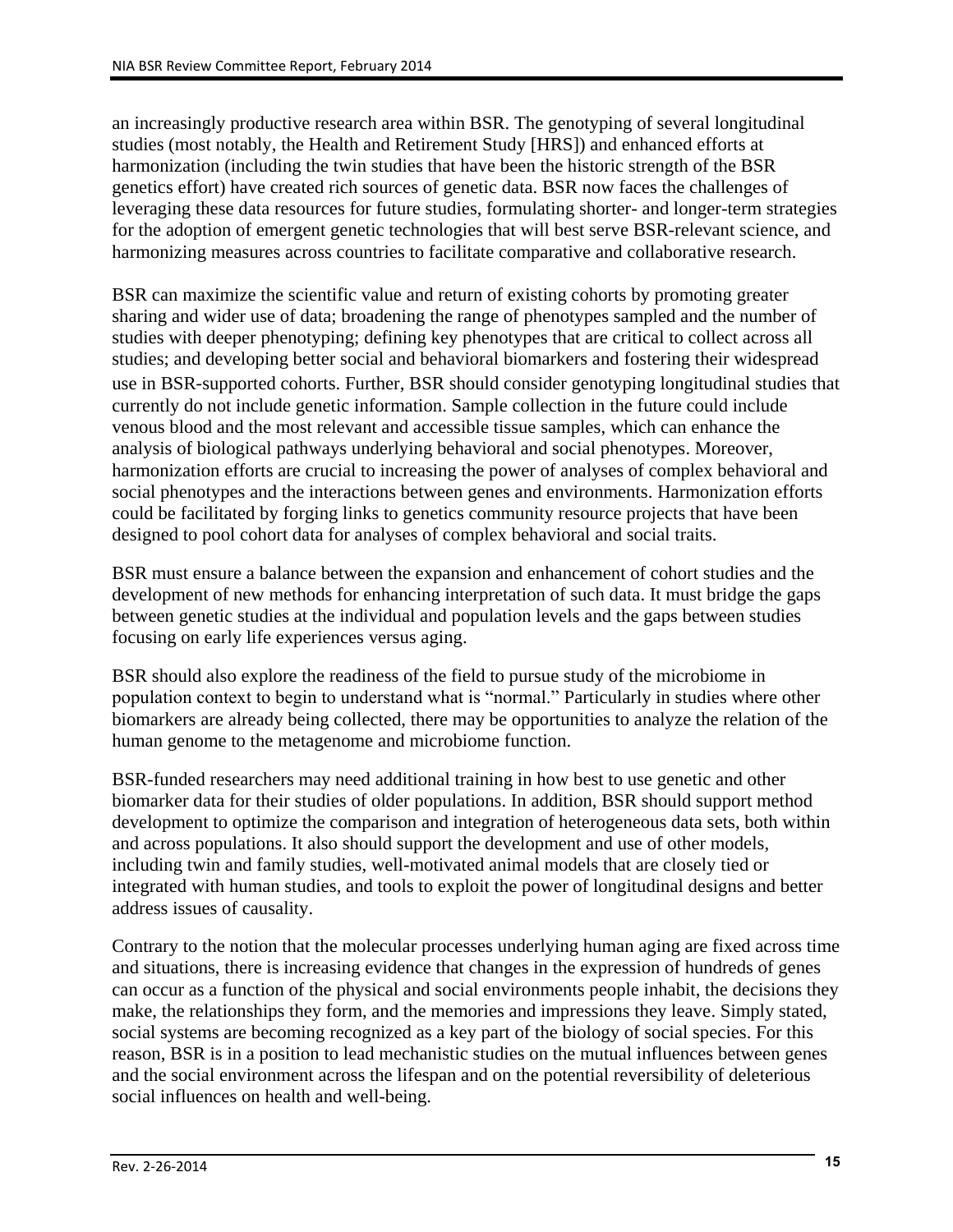#### **D. Health Care Systems and the Burden of Illness**

BSR's work in this area spans a broad range of valuable and appropriate topics. BSR has and should maintain an active role in this field, as the dynamic changes in the U.S. health care system present unique opportunities for understanding health and aging on an individual and population level. In particular, BSR's efforts to improve estimates and projections of the burden of dementia for families, health care finance, and society are critical to measuring progress in addressing the challenges facing people with Alzheimer's disease and their families as outlined in the National Plan to Address Alzheimer's Disease.<sup>8</sup> In particular, BSR can offer a unique perspective on initiatives such as the Patient-Centered Medical Home, the effects of changes (recent or potential) in organization and financing of the long-term care system (residential and community-based) on the nation's ability to cope with the expected dramatic rise in dementia, and how these initiatives affect health-related aging outcomes. Comorbidity is another area where the science is challenging but the potential returns considerable. A great deal is known separately about frailty, diet, well-being, and various social, economic, and pharmaceutical interventions, but the complications of multiple conditions and multiple interventions are demanding of new insights and explanations.

Key recommendations for future research are three-fold. First, BSR priorities should include a focus on the determinants of health care innovation. Specifically, BSR priorities could include understanding the ways in which various factors such as public health policies and other public investments and market forces affect the rate of innovation, and how different types of innovation affect patient health and well-being. Second, BSR should consider a systematic study of patient preferences, for example the extent to which well-informed people want more- versus less-intensive therapies. Finally, BSR should support research that examines the many changes in the health care system that are occurring or are about to occur for older adults, including Medicaid expansion, the introduction of Patient-Centered Medical Homes, and the diffusion of Accountable Care Organizations.

#### **E. Health, Work, and Retirement**

Financial and familial resources are important for later life health and well-being. Extending paid and unpaid working life is the subject of keen interest in the United States as well as several European countries. While BSR makes important contributions to understanding successful aging during work and retirement, the program needs to crystallize the mechanisms that link work, wealth, and retirement to health and the NIH mission. Program descriptions should also show how findings led to changes in practice or to new areas and should broadly focus on social and behavioral research as opposed to a narrow focus on economics. Understanding how a country's changing demographic structure influences health-related aging outcomes on a population and individual level, and how differences in education and other variables (public programs, prices and rates of return, wages across the age distribution, etc.) contribute to individual and population-based differences in economic and health outcomes in later life, is critical for informing the design of national policies and can have global consequences.

<sup>8</sup> http://aspe.hhs.gov/daltcp/napa/natlplan.shtml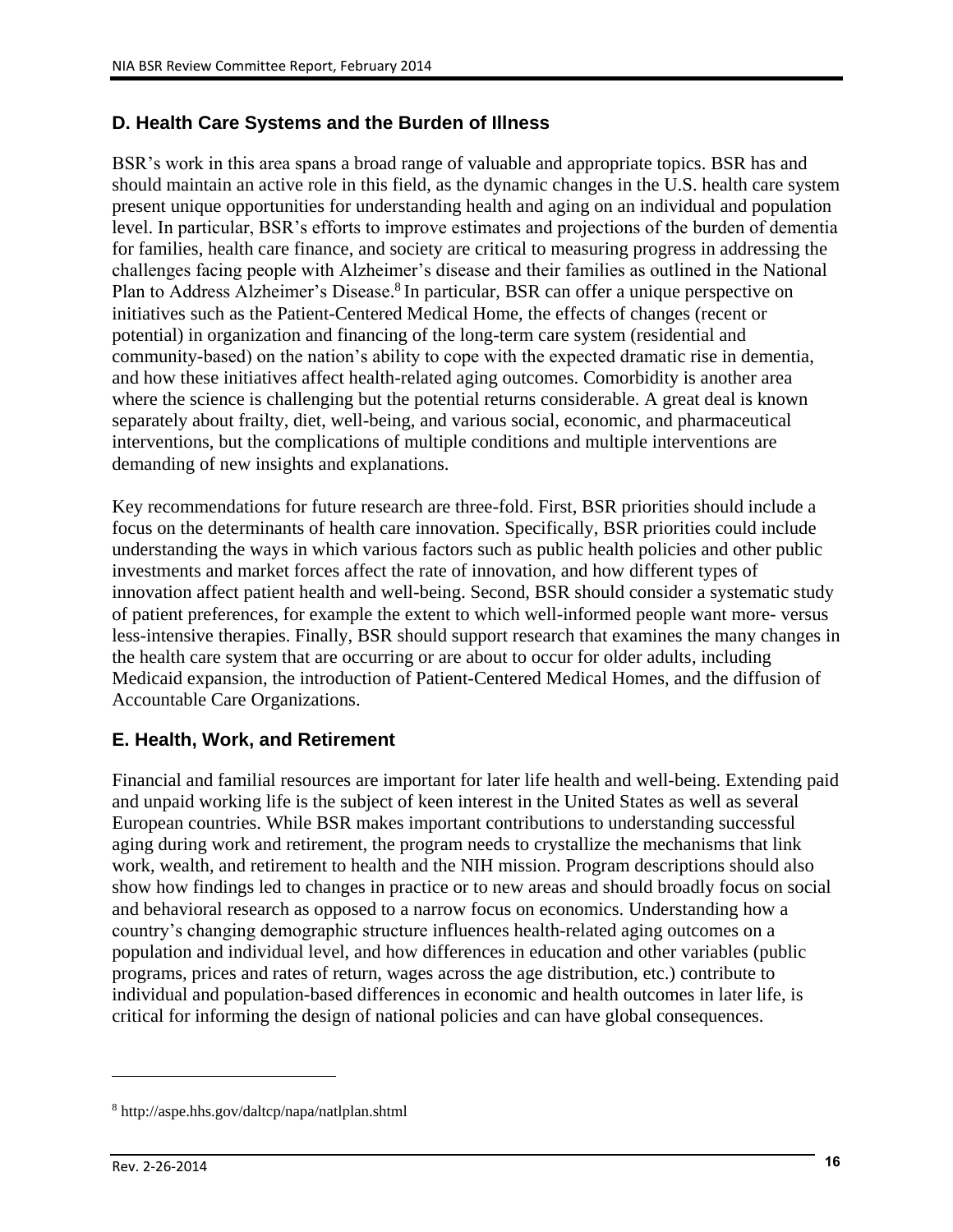In addition to studying macroeconomic consequences of population aging on health outcomes, BSR should continue to support research on interventions to extend the work life and promote health. Understanding workplace qualities and policies that promote health and support work into older ages as well as how work can finance health and long‐term care is critical to successful aging at the population and individual levels. BSR should consider supporting evaluation of natural experiments across states and countries to identify how differences in the economic environment (pensions, taxes, unemployment, labor force composition, etc.) influence health and work.

The effects in later life of earlier life events such as low income and other economic shocks such as unemployment of parents appear to be much stronger during the childhood years than in any other stage of life. BSR should continue to support the linkage of data from early life to later life in a variety of ways, including:

- Linking the major BSR panels with a variety of administrative sources on health and behavior.
- Collecting retrospective life history health, socioeconomic status (SES), and family circumstances data in the major aging data sets it currently supports.
- Investing in data sources that were collected decades ago that contain high-quality information on early life collected contemporaneously. For example, Project Talent collected unique and high-quality data on cognition and many other psychological characteristics when some 400,000 participants were in high school in the early 1960s.
- Consider adopting existing panels such as NLSY79 when they age into the older adult age range. It is important when such transfers take place that the content of the survey be adapted where necessary to the research concerns of an aging population.

Recent evidence that links retirement to cognition is closely connected with the work on social engagement and cognition. Although the findings are intriguing, there is very limited understanding of the mechanisms that may link engagement in the paid labor force to cognitive decline or health. Furthermore, it is unclear whether similar experiences that may be paid or unpaid (such as volunteering) may substitute for each other. Additional investments, such as occupational cohorts and cross-country comparisons, are likely to produce important insights into the processes by which labor force participation and retirement policies affect health and cognition, and into managing health and independence in retirement.

Well-being in retirement depends critically on health and on assets (non-annuity assets in particular, but also income). Non-annuity assets are especially important because these assets are used to insure against the risk of large out-of-pocket medical expenditures as well as other health services, like home care, that often accompany poor health. Understanding how people accumulate assets or comparable financial security, as well as the level of assets needed to insure against risks in old-age (long-term care, out-of-pocket and premium costs, etc.), should be a BSR priority.

Additional research is needed to understand how education and technology affect older workers on an individual, population, and public policy level. BSR should investigate ways to facilitate longer working lives, including improving work environments to attract older workers, understanding how provisions of social security facilitate longer working lives, exploring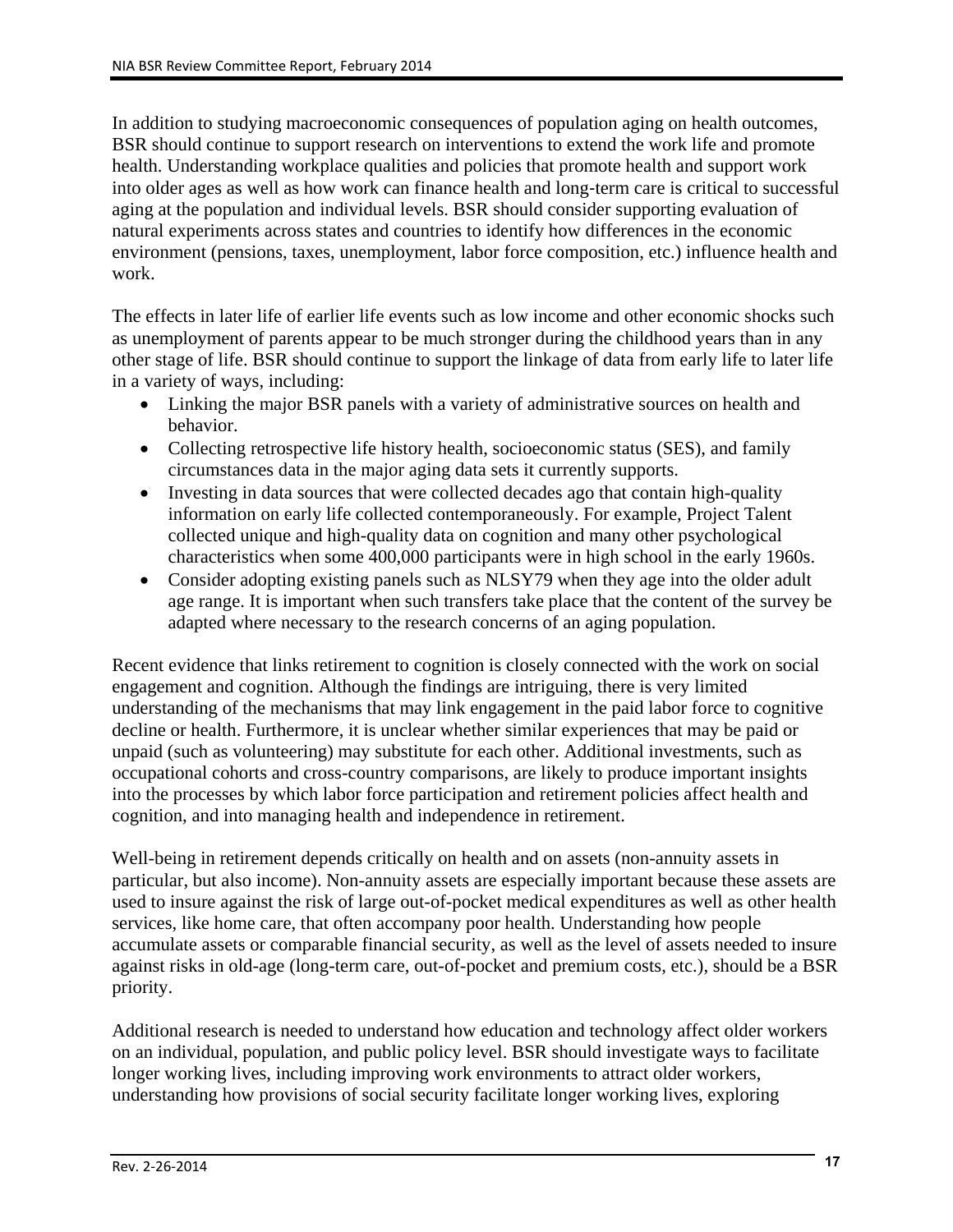arrangements that would facilitate hiring of older workers, and supporting research that seeks to understand the pathways through which education produces health and affects asset accumulation.

#### **F. Sociology, Social Demography, and Social Epidemiology of Aging**

The aging of the U.S. population is occurring at a time of major economic and social changes, especially changes in the social context in which older individuals and families function. These may well affect the nature of key social relationships and institutions that define the environment for older persons. BSR has been a leader in promoting the study of the consequences of population aging, and this research tradition is especially needed at this stage of the world's demographic transition. In 2010‐2011, BSR commissioned the National Research Council's (NRC's) Committee on Population to consider how to better apply the array of tools, analytic approaches, and theoretical perspectives of sociological research to the study of aging. The panel prepared a consensus report with commissioned papers, *The Future of the Sociology of Aging:*  An Agenda for Action, which was published late in 2013.<sup>9</sup>

The Committee recommends that BSR encourage greater interaction between theorists and empiricists to address important questions related to aging populations and foster cross‐linkages across existing networks of researchers. Two areas that deserve more attention in the sociology portfolio include the development of frameworks for standardizing the approach that social and behavioral science takes in assessing issues associated with an aging population, and creating the intellectual basis for the development of cross-disciplinary metrics. The Committee sees the development of such metrics as an important opportunity for BSR.

BSR should think broadly about combining types of data, including administrative data, information from social networking, environmental data, and data from behavioral and/or social interventions and their evaluation. Longitudinal surveys of young adults might be combined in some way with surveys of older adults, data earlier in life could be enriched with information at older ages, and studies could include multiple generations. Although cost and privacy issues are a concern for survey sampling within families, the Committee encourages BSR to explore such sample designs. Families provide networks of help and support, often share living arrangements, and have a long-standing and committed interest in the well-being of their aging members. The role of men in families is particularly understudied given its importance for health and wellbeing of family members at older ages.

As a first step, BSR should consider holding meetings or workshops on the challenges of designing surveys that include families. These might be organized by BSR or through the NRC. Some attention to the development of theoretical and conceptual models of families would lay the groundwork for these efforts. These workshops should identify and specify core and elaborated measures of families such as their structure, functioning, relationships, networks,

<sup>&</sup>lt;sup>9</sup> National Research Council. 2013. *The Future of the Sociology of Aging: An Agenda for Action*. Panel on New Directions in Social Demography, Social Epidemiology, and the Sociology of Aging. Committee on Population, Division of Behavioral and Social Sciences and Education. Washington, DC: The National Academies Press. See: [http://www.nap.edu/catalog.php?record\\_id=18508.](http://www.nap.edu/catalog.php?record_id=18508)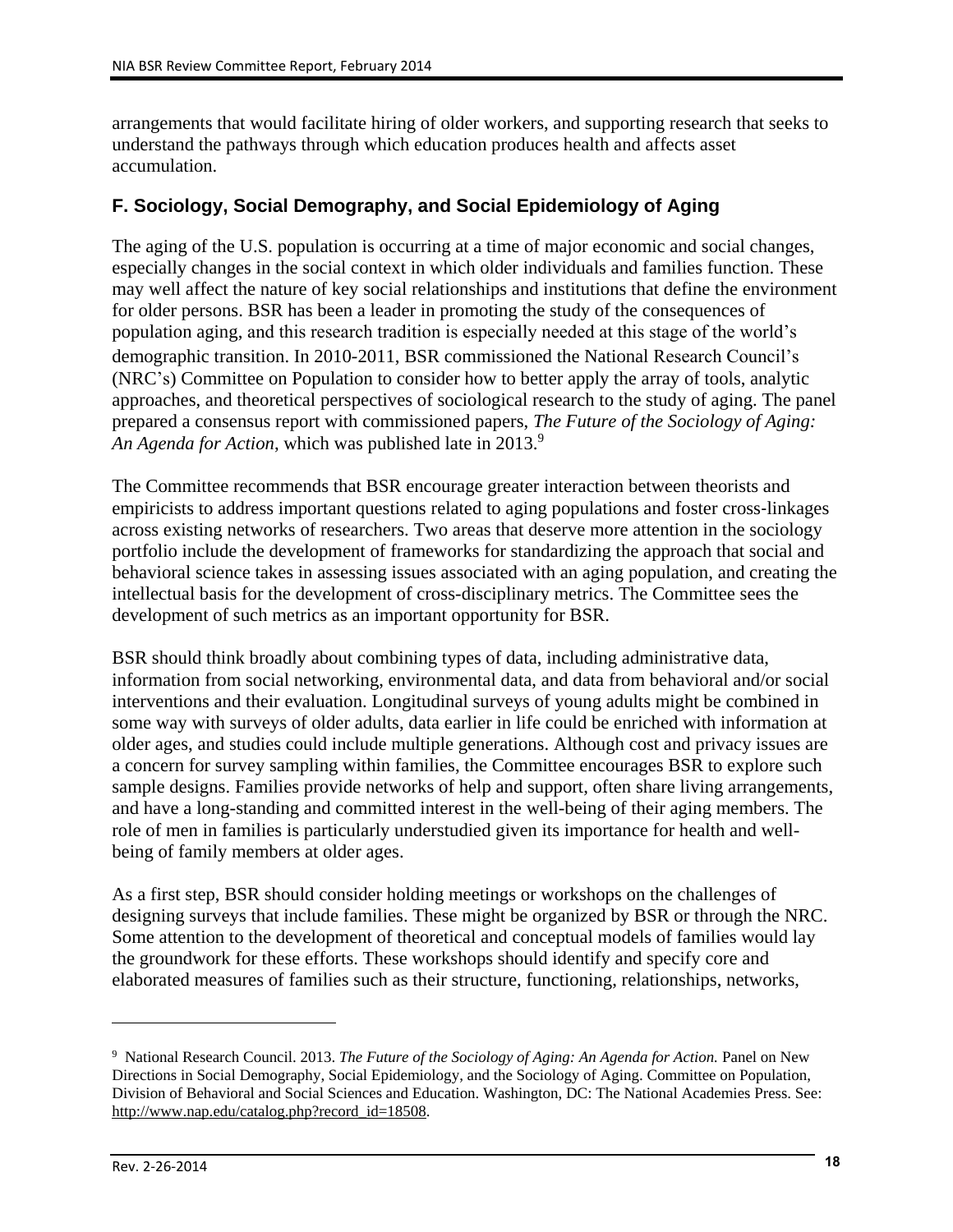contact, location, living arrangements, transfers, caregiving, and neglect and mistreatment. Definitions and measurement are key. The development of a portfolio of family measures that could be used across studies across disciplines would be invaluable. Study of the culture of older populations, including of the community at large with respect to the treatment of older adults, could benefit from increased collaborations involving anthropologists.

#### **G. Interventions and Behavior Change**

In response to the 2008 review, the primary BSR action has been to augment research funding in the area of behavioral economics and expand the diversity of portfolio holdings in the area of cognitive and non-cognitive character-skill interventions that ultimately benefit aging adults. In spearheading the White House conference in May 2013 on Psychological Science and Behavioral Economics in the Service of Public Policy, BSR successfully highlighted the potential for enormous return on investment from harnessing basic and translational research on behavior change to benefit the health and well-being of all older Americans.<sup>10</sup> This effort helped to catalyze the formation of a White House team at the intersection of psychology and economics to inform policy making with approaches based on studies of human behavior. BSR has assumed a leading role in the support of research on long‐term intervention outcomes for older populations and should be encouraged to continue with these efforts.

In the past decade, research has shown that some kinds of behavior change interventions can be highly effective, nearly costless, and scalable. Such successful interventions based on principles of behavioral economics align people's actions with their good intentions by making it easy for people to embrace socially desirable behaviors that they already want to pursue in the domains of health, medical adherence, exercise, nutrition, and saving. The Committee recommends continuing BSR's critical and cost-effective leadership in these areas, and expanding this portfolio to new applications, including interventions that target social isolation, loneliness, education, cognition, non-cognitive character-skills, and volunteerism in older adults.

To improve the efficacy of these efforts, the committee recommends continuing improvements in study design, including the use of randomized control trials as well as less expensive "natural experiments" and other well-identified observational designs (e.g., estimating structural models with non-experimental data). Intervention designs should be aligned with basic research questions and employ powerful analytic strategies. Researchers should adopt innovative measurement techniques, including the development of massive existing data sources (information obtained from automated/mechanical systems), dynamic recursive treatment regimes, as well as physiological activity sensors and measurements of brain health. Researchers should strive to harmonize measurements across different interventions, so outcomes can be meaningfully compared. In addition, unbundling components in alternative intervention streams can be effective in identifying what features of the intervention are important.

<sup>10</sup> Keller-Allen C, Li R. July 2013. *Psychological Science and Behavioral Economics in the Service of Public Policy*. Summary of a meeting held May 22, 2013, Washington, DC. Co-sponsored by the White House Office of Science and Technology Policy, White House Council of Economic Advisers, Association for Psychological Science, and the National Institute on Aging. Available at:

[http://www.nia.nih.gov/sites/default/files/psychological\\_science\\_and\\_behavioral\\_economics.pdf.](http://www.nia.nih.gov/sites/default/files/psychological_science_and_behavioral_economics.pdf)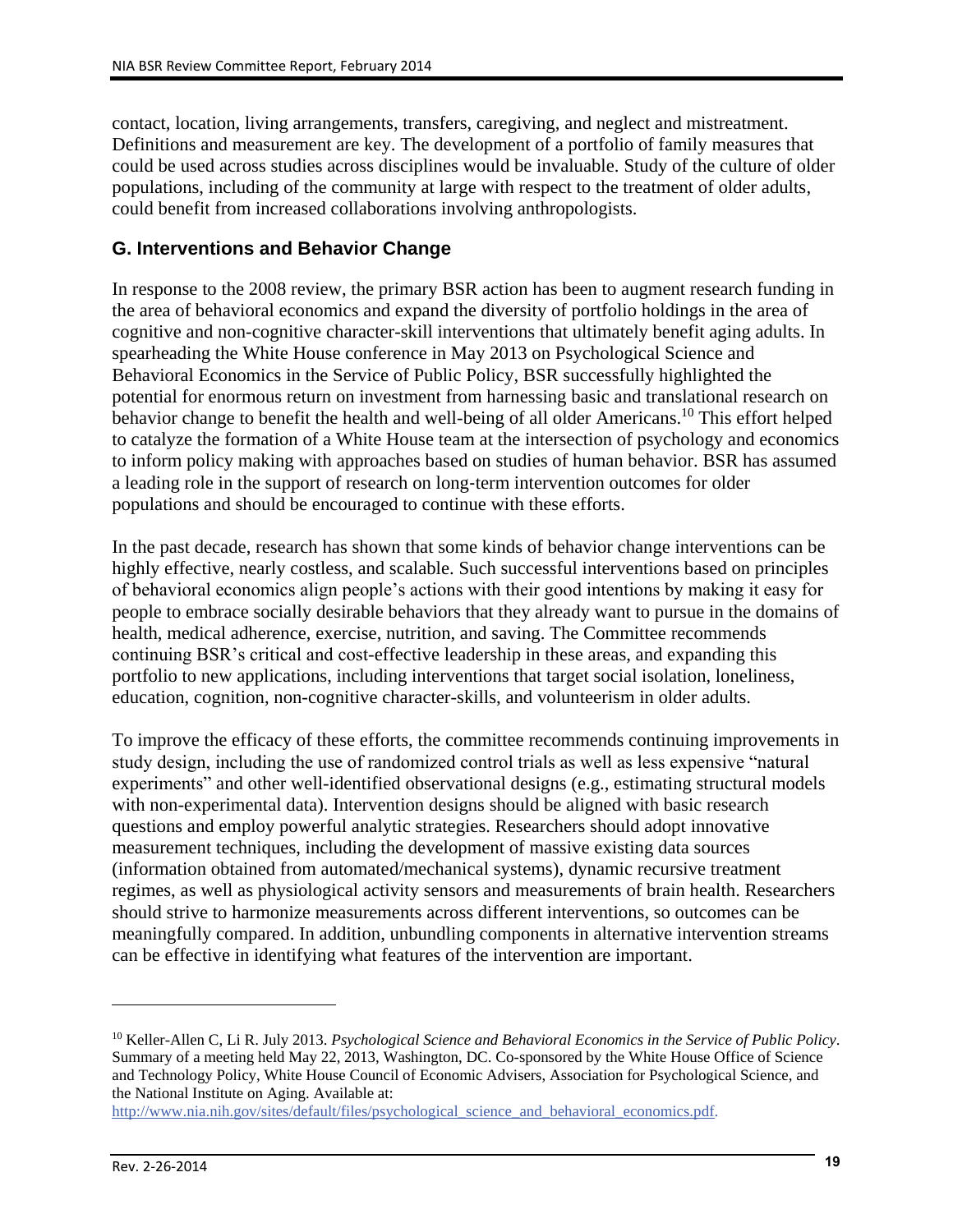BSR should encourage the creation of national and international public-private partnerships and other innovative collaborations to access untapped resources in workplaces, hospitals, foundations, and the military. For example, BSR could promote research that would explore the role of volunteerism as a specific intervention tool in these research areas. Given the differences of these settings from conventional laboratory or clinic settings, BSR should consider the kinds of training, including immersive experiences, that researchers may need to be able to take advantage of such resources.

New trial designs may be able to integrate targeted randomized intervention trials into long-term observational studies; there are risks involved as well but the possibilities should be explored. Research should also include long-term follow-up to determine whether behavior change is sustained. Furthermore, researchers should use state-of-the-art statistical methods to guard against high rates of false positives, for example by reporting all hypothesized test results (and not just those with favorable results) and the use of appropriate tests for multiple hypotheses.

#### **H. Health Disparities**

BSR has been the major NIH contributor in developing the research infrastructure to promote the study of health disparities in aging populations. Three recent reports by the National Academies, all of which were commissioned in whole or part by BSR, have been instrumental in calling attention to indications of poorer health status and lower life expectancy in the United States relative to countries of comparable income and in meticulously reviewing the evidence to understand the reasons for these outcomes, which occur despite U.S. advantages in wealth and health care spending.<sup>11</sup> The NIA's investment in large-scale longitudinal studies (e.g., the Health and Retirement Study, English Longitudinal Study of Ageing, Survey of Health, Aging and Retirement in Europe) has allowed for health disparities research that is simply not possible with cross‐sectional studies. BSR's health disparities portfolio has generated several high-impact findings and publications related to racial and ethnic disparities, SES, and geographic/neighborhood differences.

The Committee recommends foremost that BSR encourages bold intervention strategies that are informed by well-conceived hypotheses or conceptual models and that address the increasing societal burden of health disparities at older ages. BSR should continue to emphasize a life course approach, and it should support research that considers a wide range of causal mechanisms, including discriminatory treatment, education, and poor health behaviors. Changes in Medicaid that differ across states offer potential natural experiments that can be exploited for disparities research as well.

BSR should also continue to invest in the development of data infrastructure and training to promote research in disparities at older ages. It should make greater efforts to include population

<sup>11</sup> National Research Council. 2011. *Explaining International Differences in Mortality at Older Ages: Dimensions and Sources*. Washington, DC. National Academies Press.

National Research Council. 2011. *International Differences in Mortality at Older Ages: Dimensions and Sources*. Washington, DC: The National Academies Press.

National Research Council. 2013. *U.S. Health in International Perspective: Shorter Lives, Poorer Health*. Washington, DC: The National Academies Press.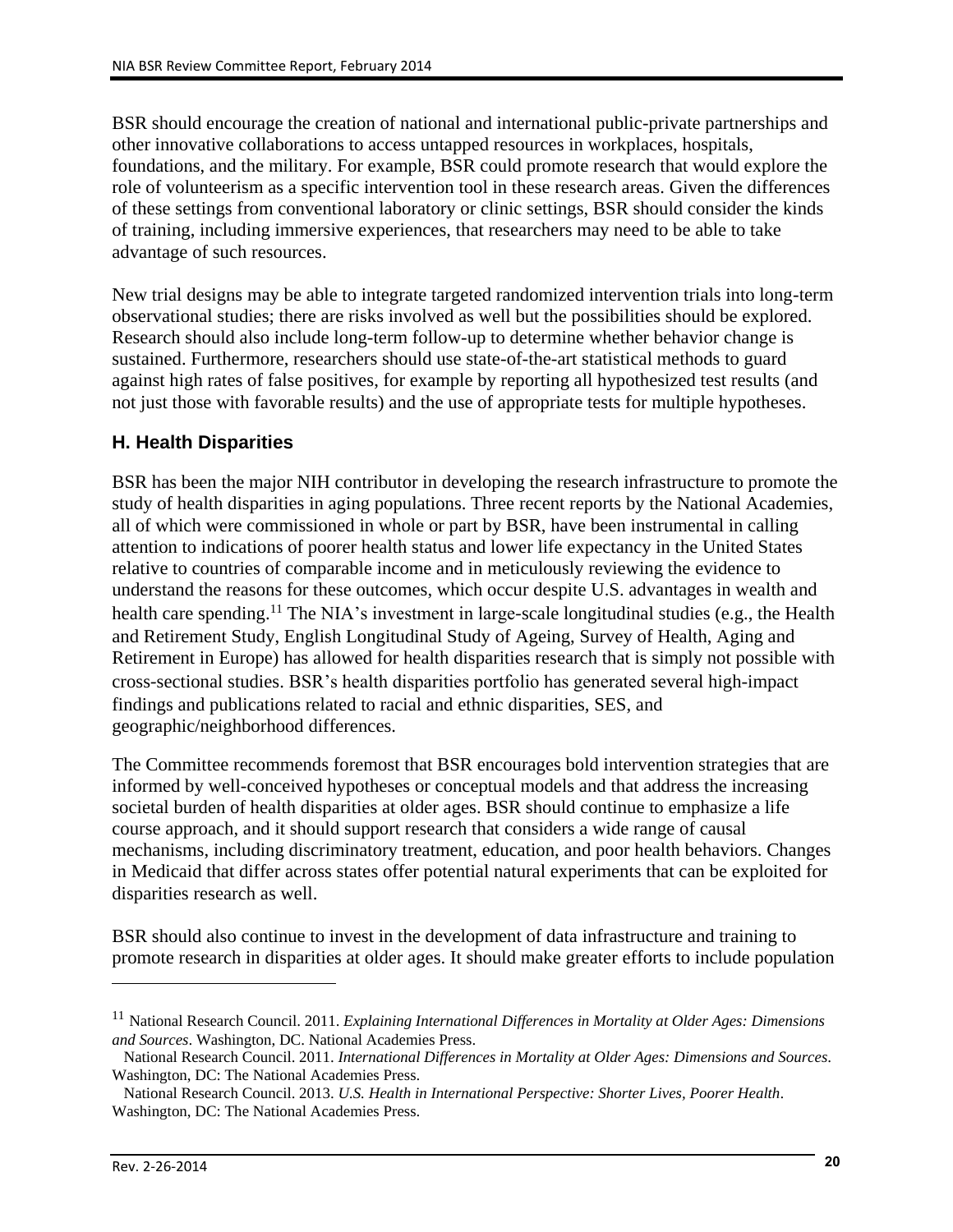survey content about issues salient for specific minority populations especially in light of the new minority supplemental samples in surveys such as the HRS. Although there is some evidence that diversity supplements and the Resource Centers for Minority Aging Research (RCMAR) program enhance career development for minority participants, prospective data about award recipients would be useful to ascertain the success of such mechanisms.

The Committee also endorses six additional areas related to health disparities research proposed by BSR for greater emphases: 1) Mutability/reversibility of risk factors, including the contribution of medical interventions; 2) Health and long-term care systems; 3) Stigma; 4) Regional variations in health and life expectancy (e.g., revisiting Eight Americas<sup>12</sup>), with greater attention to behavioral histories; 5) Racial and ethnic differences in NIH research awards; and 6) Education and health, particularly understanding causality.

BSR's commitment to infrastructure development and training in the area of health disparities is evidenced by its leadership and support of efforts like the RCMAR program. As disparities in health outcomes widen despite overall improvements in health in the United States, the field of health disparities is and should remain a top research priority moving forward.

#### **I. International Research**

BSR has been a driving force in the investigation of aging and health outcomes in the international arena. The rapid demographic, epidemiologic, and risk‐factor transitions in the United States and around the world make this an opportune time to invest in cross‐national comparative research on the health and well-being of older adults and their determinants. There is an outstanding opportunity to undertake systematic comparative and collaborative research, for example in the areas of extending work life, or the social sources of dementia and harmonizing measures across countries and studies.

The NIA is committed to improving health and aging-related outcomes both nationally and internationally. Research on chronic diseases and the health of older adults is important in order to understand the growing global burden due to these conditions, as well as understanding better the specific challenges of aging in the United States.

The Committee recommends a number of steps that BSR can take to further strengthen its international activities:

 **Foster cross-national comparative research on aging to exploit different policy and social environments**. It is important to evaluate how the economic recession, striking different countries with varying timing and severity, has affected work, health, and wealth interactions at older ages. BSR should encourage research on aging and the changing burden of disease in low‐ and middle‐income countries and should invest in the collection of contextual data to realize the full value of microdata for comparative studies

<sup>&</sup>lt;sup>12</sup> Murray CJL, Kulkarni SC, Michaud C, Tomijima N, Bulzacchelli MT, et al. 2006. Eight Americas: Investigating mortality disparities across races, counties, and race-counties in the United States. *PLoS Med* 3(9): e260. Doi:10.1371/journal.pmed.0030260.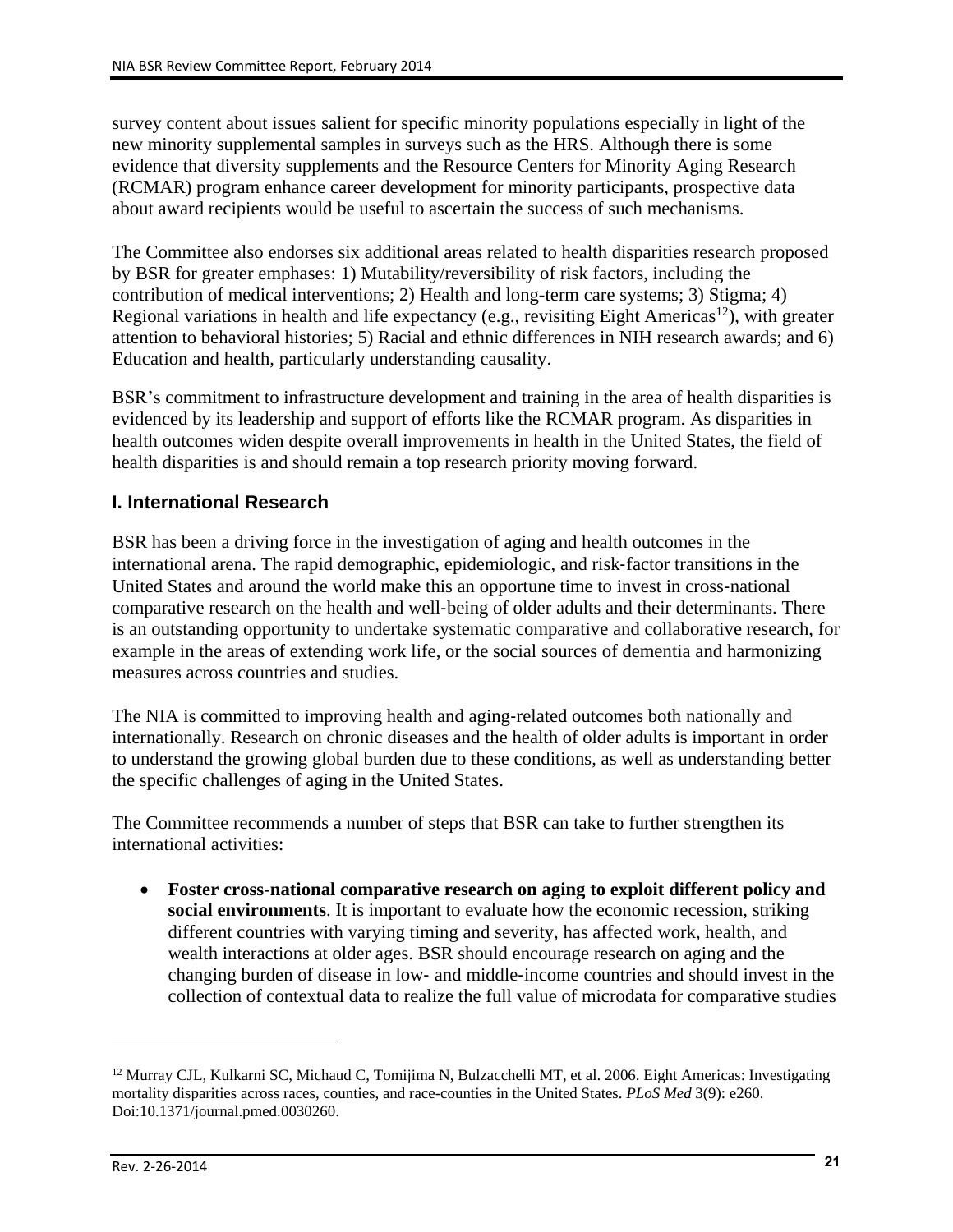in health and long‐term care, retirement and disability, and other key areas. The December 2013 G8 dementia summit in London provided an opportunity to review the UK Economic and Social Research Council (ESRC)–commissioned research investment on the social science of the dementias, and to stimulate greater investment and innovation in international dementia research efforts.

- **Promote studies of new technologies for data collection that may overcome some current challenges to comparability.** For example, actigraphy, a non-invasive approach to measuring physical activity and sleep, is one example that has shown considerable promise. BSR should also improve standardization in the collection and analysis of biomarkers from body fluids and tissues and performance measures and should investigate comparable measures of time use and well‐being across diverse settings involving older adults. Microbiome studies may also lend themselves to useful international contrasts.
- **Set priorities among proposed expansions (the number of countries in which longitudinal studies are funded, the size of samples, and frequency of measurement in existing studies).** Artificial limits should not be imposed on the number of studies per country; scientific opportunity should drive the choices. BSR should balance efforts to ensure that host countries have developed the scientific infrastructure to perform rigorous studies of the aging population relative to subsidizing the direct collection of data in those countries. This will ensure that the costs of collaborative efforts will yield the greatest scientific return in comparisons of aging processes and policies across countries. Added attention should be given to studies in countries that serve as the places of origin for U.S. immigrants because these populations are vital for understanding demographic differences in health and aging in the United States. BSR should also continue its leadership on data sharing by strongly encouraging public release of data collected by NIA-supported projects.

### **VII. TRAINING**

The Committee strongly encourages BSR to *support training of researchers who pursue innovative, cross-disciplinary research***.** BSR understands the critical need to sustain a research workforce that is multidisciplinary and diverse, at both junior and senior levels. In particular, scientists will need skills that can cut across multiple scientific disciplines. The Committee recommends that BSR consider several approaches for attracting the brightest young researchers to study age-related issues and train them in the required skills for a multidisciplinary career.

One approach is to develop short-term intensive workshops with researchers from different disciplines centered on a common research question or methodology. Workshops were overwhelmingly recommended as a method to increase multidisciplinary knowledge, as well as forge collaborations between, for example, biological and behavioral scientists. Specific examples of potential workshop topics include the identification of behavioral phenotypes and endophenotypes to elucidate biological pathways involved in behavior; a state-of-the-science workshop to address known factors contributing to health disparities; the role of education in the reversibility of health disparities; best practices for sample and survey methodology, data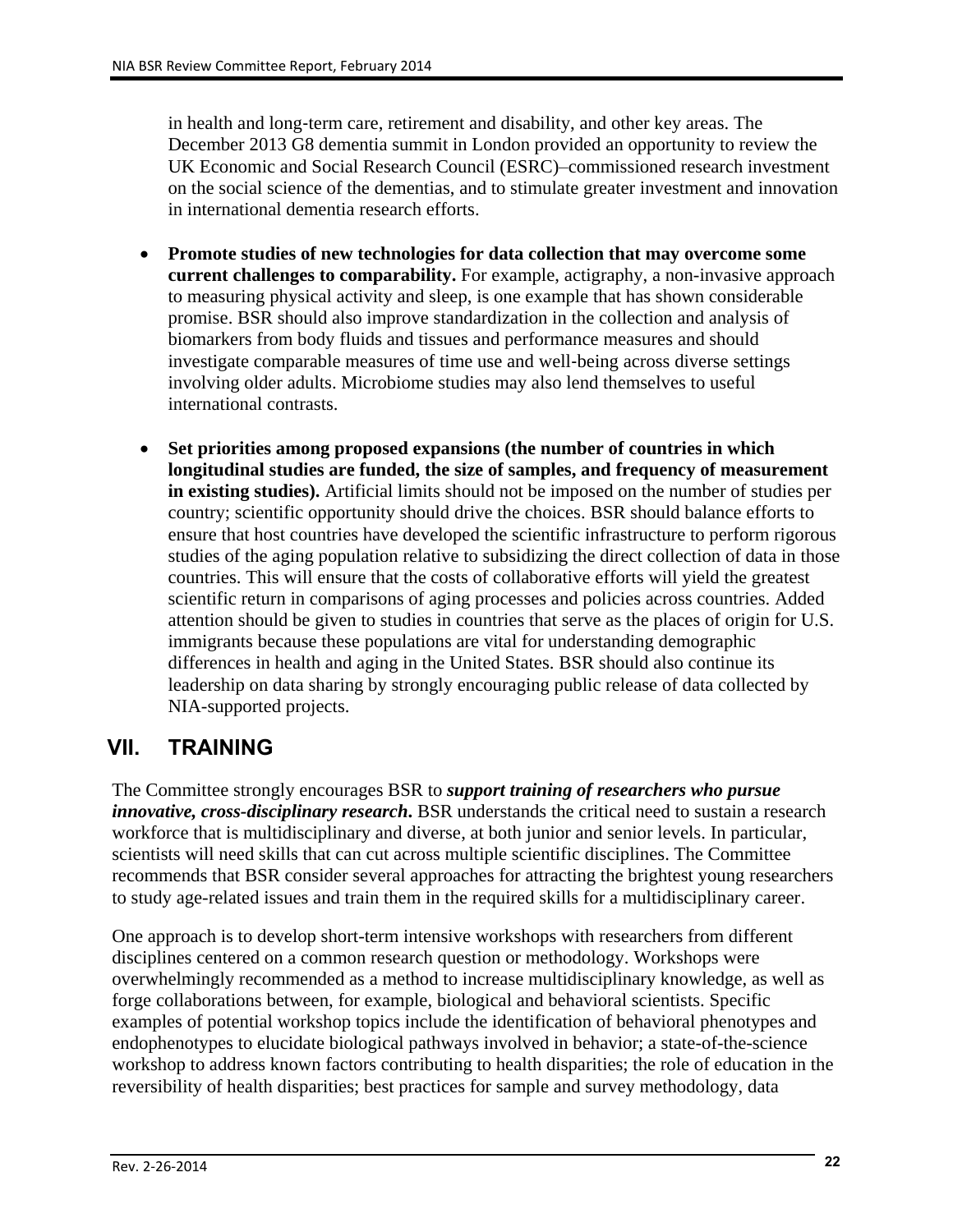collection, and data archiving; and an intensive course on genetic applications to social science (and vice versa).

Another approach is to encourage the use of the T32 mechanism to encourage cross discipline training (e.g., MD/PhD or dual PhDs) and the use of the F32 mechanism to facilitate mentoring of recent PhD graduates. Additional approaches include increasing the flexibility of timing of and percentages of effort on K awards, as well as increasing the visibility of diversity supplements and other award mechanisms through the NIA blog and communications from program officers.

### **VIII. GRANT APPLICATION REVIEW PROCESS**

The development of "big data" and scientists' ability to access data from multiple sources has contributed to the large interdisciplinary nature of research. This shift in the production of cutting-edge knowledge has been documented in all fields of scholarly activity, ranging from physical and biological sciences to the social and behavioral sciences. BSR has been and continues to be a world leader in the use of interdisciplinary research on fundamental questions of aging. The NIH grant application review process has not adequately addressed the nature and requirements of interdisciplinary research, which require multidisciplinary reviewers.

The trend toward and value of interdisciplinary science show no sign of abating, so continued attention to the issues of peer review is critically important. BSR is encouraged to work with scientific review staff to explore innovative review processes for interdisciplinary research bridging fields of interest, including genetics, interventions, economics, behavior, and disparities. Cross-disciplinary research efforts are enhanced by a grant review apparatus that matches the changing landscape and can provide longer-term continuity, for example by establishing repeat submission dates and continuation grants in interdisciplinary areas that fall between traditional review panels.

In addition, BSR should advocate for special review panels for data infrastructure projects, including archiving and continuation of longitudinal studies that are essential building blocks for pathbreaking research, but that often score poorly on innovation in regular review panels.

## **IX. DATA INFRASTRUCTURE**

A robust data infrastructure is critical to stimulating new hypotheses. Developments in technology and data collection have resulted in an explosion of available data in the past 50 years. Although complex and challenging, BSR should support research exploiting truly "big data" (e.g., social media or cell-phone connections, comprehensive claims and health-system data) and should continue to facilitate linkages and harmonization among data sets to obtain maximum value from cohort studies.<sup>13</sup> For both types of data (linked cohorts and passively collected big data), privacy and confidentiality issues are important, and BSR should be commended for sponsoring a series of NAS workshops on these issues.

<sup>&</sup>lt;sup>13</sup> The HRS and BSR are to be commended for recently accomplishing data linkages between the HRS and data from the Department of Veterans Affairs.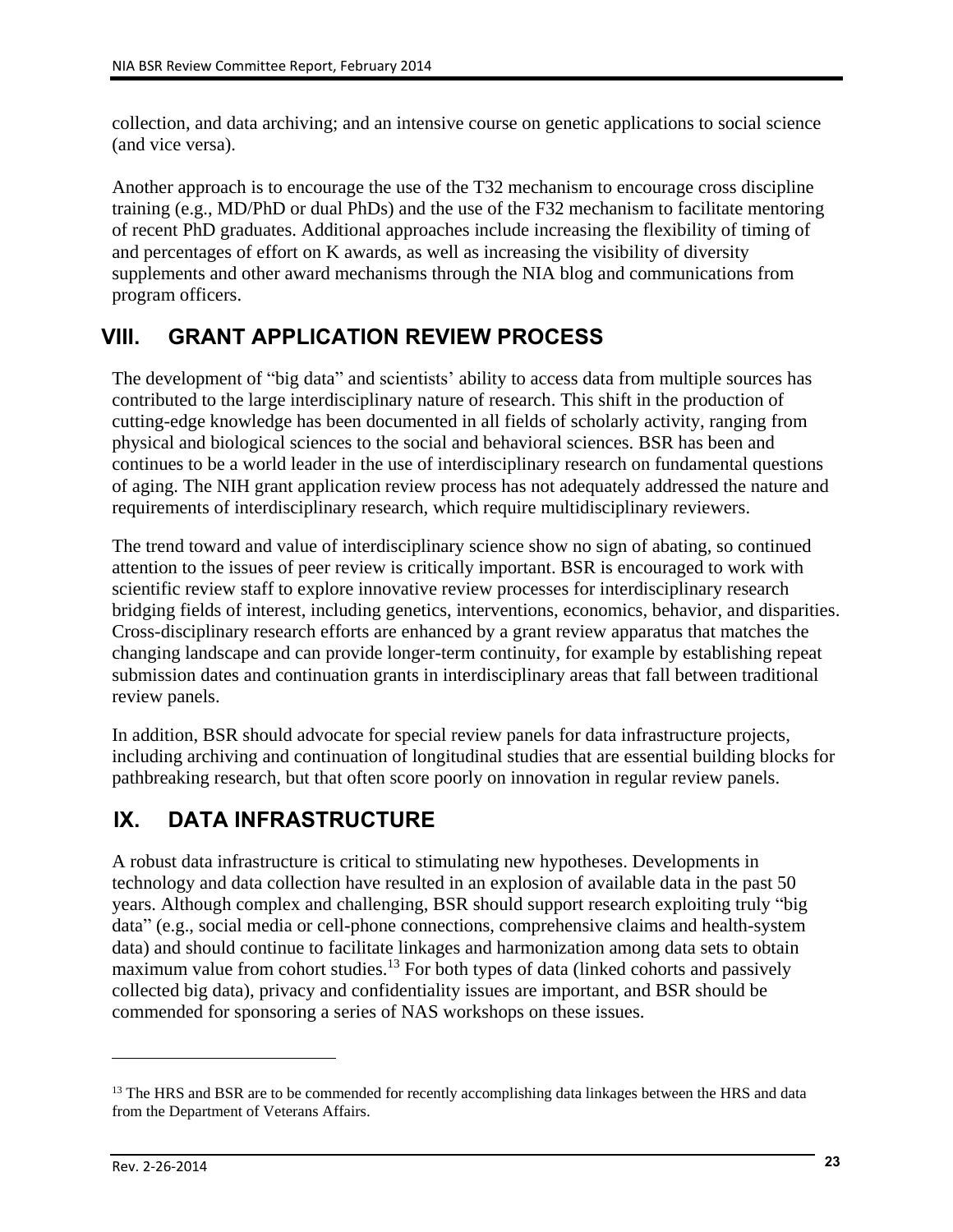Survey data are rich resources for scientists, holding great promise for potentially novel insights, yet pose unique and significant hazards. For example, the linkage of data from surveys and other databases requires that data resources are standardized across multiple levels so that outcomes can be meaningfully compared. This standardization includes harmonization of measures, such as survey questions, biomarkers, and genetic tools. Identification of valid phenotypes and endophenotypes is required for researchers to consistently and effectively make use of these vast data resources. This data distribution effort will undoubtedly require significant time and financial resources that must be strategically allocated, but BSR's exceptional international orientation can make a difference.

In addition to primary data from population surveys, BSR has supported data sources from agencies such as the Centers for Medicare and Medicaid Services, Social Security Administration, National Center for Health Statistics, Veterans Health Administration, and the Bureau of Labor Statistics. Additional data sources that hold great scientific promise are 1) large clinical trials with behavioral variables such as care adherence and quality-of-life dimensions; 2) electronic clinical records that contain routinely collected selected behavioral variables; 3) longterm military and veterans records that contain a wealth of social, economic, and health variables; 4) documented economic behaviors from commercial data sets of fiscal transactions; 5) social media data; and 6) institutional and related social data on younger persons that are likely to reflect and presage important effects on the trajectories of aging.

The Committee agrees that requirements for data sharing should be in place and enforced. In addition, BSR should give adequate consideration to desired overlap and prioritization of data collection by requiring that applicants state what data sources exist, make the case why these are insufficient, and promise availability of new data for subsequent researchers. BSR should periodically review all ongoing efforts and should sunset studies that have reached their goals and are no longer state of the art.

An update of the November 2007 Report by the Data Priorities for Behavioral and Social Research on Aging Committee would be timely.<sup>14</sup> A working group comprised primarily of members of the 2006-2007 Committee on Data Priorities for Behavioral and Social Research on Aging convened in December 2013 to suggest future directions for evaluating data priorities over the next decade. The working group expressed enthusiasm for the extent to which the priorities identified in 2006 have been implemented by the NIA and congratulated BSR staff on developing a strong and innovative portfolio of large ongoing studies addressing the critical needs of the aging U.S. and international populations. Important insights into the determinants and consequences of population aging and aging societies have resulted from these investments. The working group recognized the need in the coming years to safeguard the integrity of many of these studies while simultaneously conducting a rigorous evaluation of them, including their scientific contributions, alignment with new research priorities, and cost-effectiveness. The Committee recommends that BSR move forward with a new review of its data priorities to help

<sup>14</sup> See National Institute on Aging Behavioral and Social Research Program. 2007. *Data Priorities for Behavioral and Social Research on Aging Committee Report*. Available at: [http://opasi.nih.gov/eo/documents/Data\\_Priorities\\_for\\_Behavioral\\_and\\_Social\\_Research\\_on\\_Aging\\_05-](http://opasi.nih.gov/eo/documents/Data_Priorities_for_Behavioral_and_Social_Research_on_Aging_05-140_NIA.pdf) 140 NIA.pdf.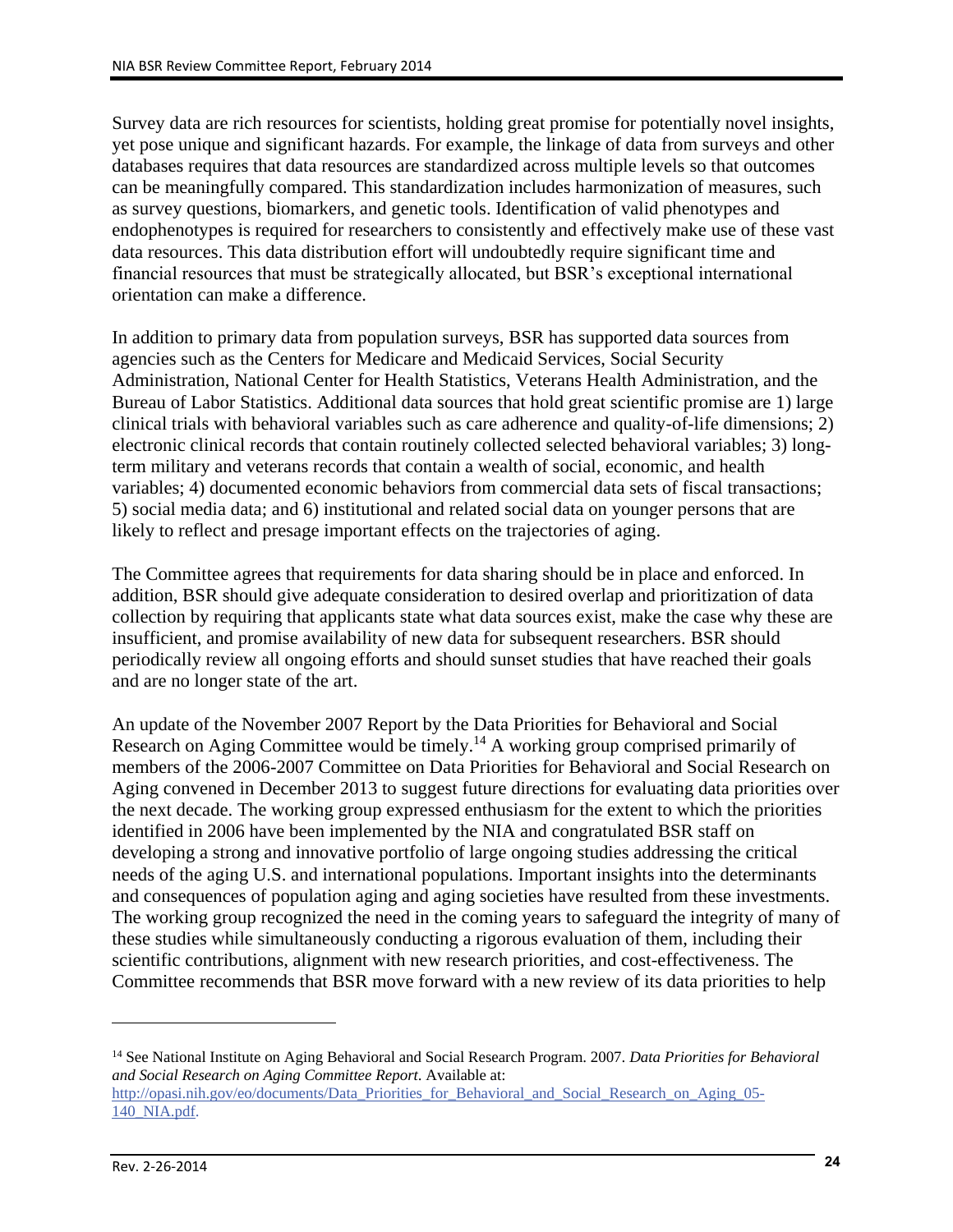guide decisions in the coming decade. Evaluating all of these studies will take time. With Council advice, BSR can develop ways of prioritizing data infrastructure projects.

## **X. STAFF COLLABORATIONS**

The Committee commends BSR on its diverse and fruitful collaborations at multiple levels (within the NIA, within the NIH, with other Federal agencies, and with national and international organizations). The Committee endorses the principle that the NIA should partner with relevant NIH Institutes and Centers (e.g., *Eunice Kennedy Shriver* National Institute of Child Health and Human Development, National Institute of Mental Health, National Institute on Drug Abuse), other Federal agencies (e.g., the Department of Labor and the Department of Defense), and other organizations wherever it is deemed appropriate, relevant, and financially justifiable. As examples, infrastructure for individual studies and for the harmonization of analyses across cohorts must be supported.

The scientific and cofunding benefits of successful collaboration are evident. However, the staff cost of collaboration, in both time and skill, is considerable with possible diversion from BSR priorities. Given the number of current collaborations within BSR and future budgetary constraints, BSR must carefully evaluate the possible gains against the costs of beginning new collaborative efforts.

## **XI. STAFFING**

BSR is distinguished by the outstanding quality of its leadership, particularly in the face of budget decreases and staff departures. Dr. Suzman is highly respected as a scientist and is a rigorous proponent of high-quality behavioral and social research. He has assembled a stellar team, which has clearly contributed to growth in topic areas critical to BSR. BSR leadership and staff have continued to function at a top level, bringing new and innovative ideas to the BSR portfolio. Recruitment of new staff to fill vacant positions is a top priority for BSR in order to maintain the high quality of research programming that has been the standard of this Division.

BSR staff has remained committed to the quality and integrity of their research portfolio in the face of a diminished work force, as well as reduced and uncertain funding streams. The Committee commends the leadership of the Division and NIA for continuing to push the innovative boundaries of research in aging.

## **XII. CONCLUSION**

BSR has been a world leader in cross-cutting research into the mechanisms of successful aging and continues to be a thought leader in health-related aging outcomes. It has been most proactive in engaging internationally on issues such as reversibility and measurement of well-being, as well as health and retirement. It has and continues to be a model for the NIH and other agencies, both inside and outside the United States, for interdisciplinary research, investment in data resources, and innovative research approaches at the national and international levels. Technological advances coupled with strategic planning put BSR in a prime position to continue its significant contributions to the public health of an aging world population.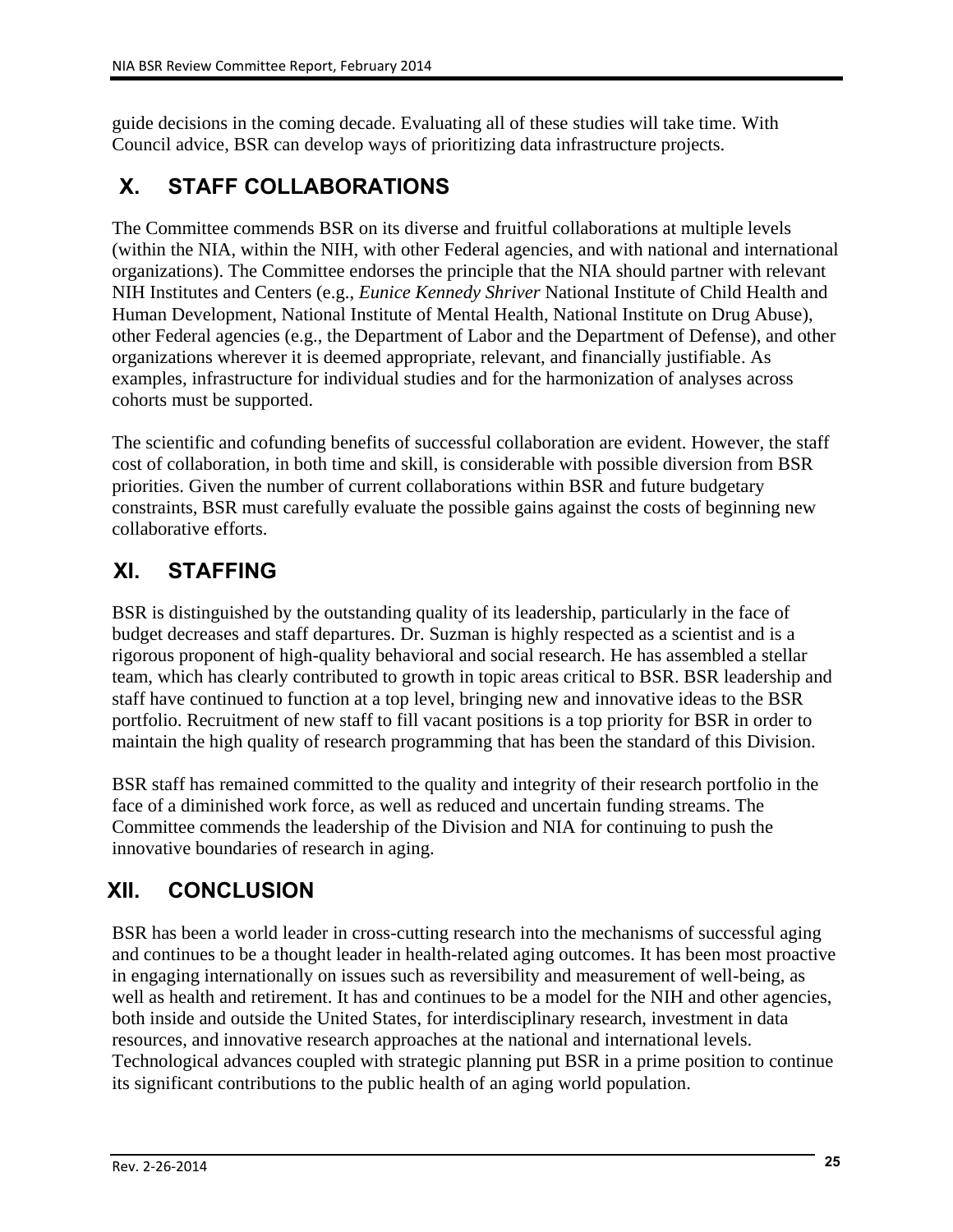The Division's activities in response to the 2008 Review demonstrate outstanding progress in the continuation and support of interdisciplinary research across multiple disciplines that impact health-related aging outcomes. Multilevel analyses of aging require a range of expertise that is not likely to be found in solitary investigators. While multidisciplinary research is characterized by the aggregation of expertise, interdisciplinary research is defined by synergies among experts that can transform both science and scientists. BSR has played a key role in stimulating such efforts, but funding constraints represent new challenges to doing so in the foreseeable future. Moreover, the challenges of understanding and measuring the multiple pathways affecting health and well-being have stymied research in the past, but increases in computational speed and capacities are increasingly simplifying the problem of addressing questions across levels of organization that involve large data sets, complex mappings, and/or previously computationally prohibitive simulations or analyses. Continued attention by BSR to interdisciplinary, integrative efforts may be especially important in the coming decade.

BSR's success can be attributed in large part to its unwavering commitment to integrative research, the high caliber of its staff, and the consistently strong support of NIA leadership. BSR staff have been exceptionally successful in establishing two-way communication with scientists in the field. Despite budgetary constraints, this has allowed them to respond to new challenges and developments in a nimble and effective manner.

The importance of behavioral and social research for the public health of an aging population needs to be reinforced at every opportunity. Maintaining research momentum in these critical areas will provide a return on investment in the improved health of a nation.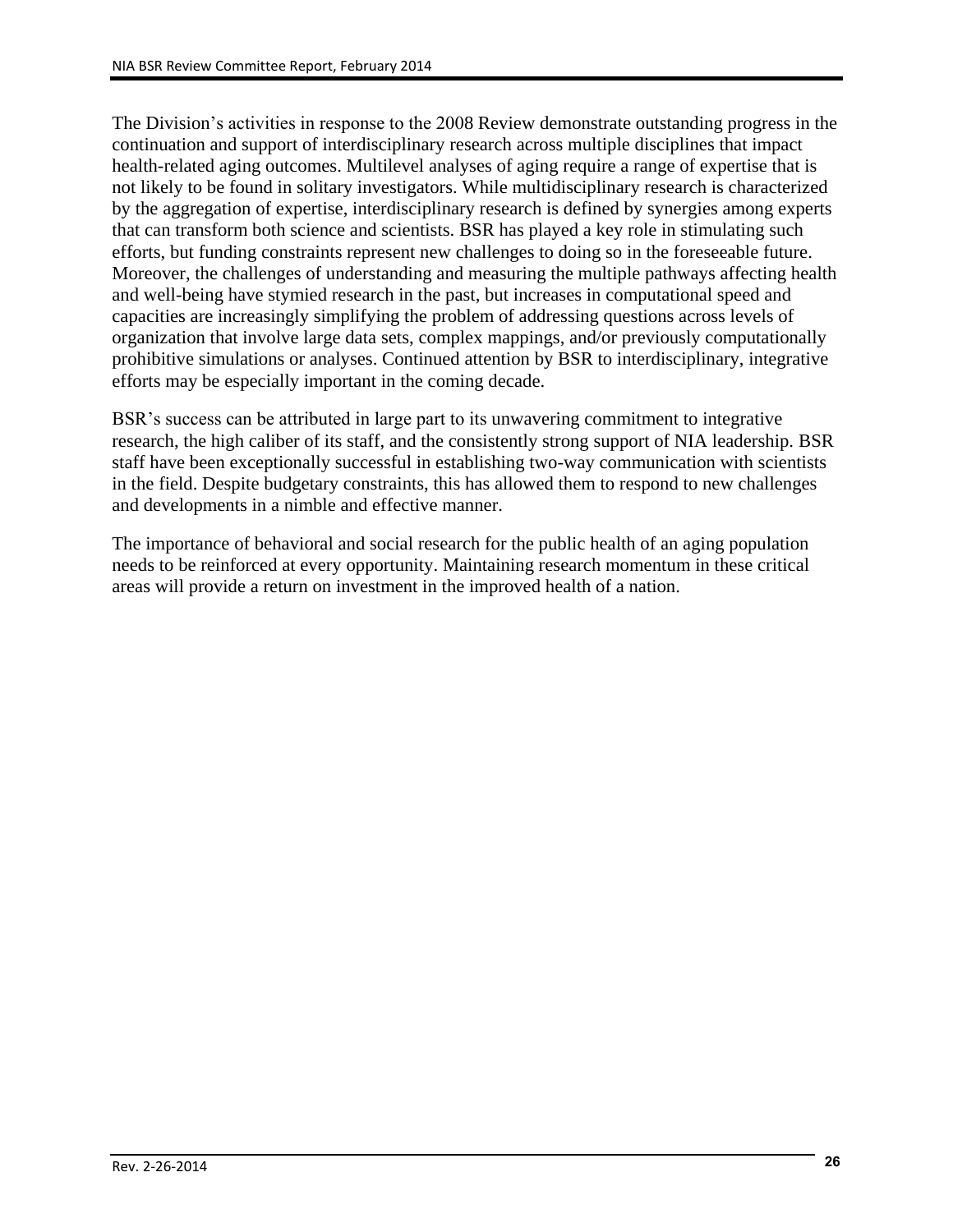### **APPENDIX I: BACKGROUND DOCUMENTS PROVIDED TO COMMITTEE**

All materials provided to Committee members were posted on a password-protected Web site so that reviewers could access them at their leisure.

#### *In advance of the June 5, 2013, teleconference:*

- 1) June 5, 2013, teleconference agenda
- 2) Three-page letter from Dr. Richard Suzman outlining the goals of the review and the proposed timeline, May 30, 2013
- 3) Roster of Review Committee members (rev. June 5, 2013)
- 4) BSR Memos (rev. May 29, 2013) on the following topics:
	- a. Health Disparities
	- b. Health Economics of Aging
	- c. Aging Minds
	- d. Biosocial and Biobehavioral Research
	- e. Behavior Change and Interventions
	- f. Volunteering and Social Engagement
	- g. Social Environment
	- h. Collaborations
- 5) BSR program brochure (updated January 24, 2013)
- 6) BSR organizational chart (May 29, 2013)
- 7) NIA organizational charts (April 8, 2008)
- 8) 2008 BSR Review Committee Report (rev. November 18, 2008)
- 9) BSR Subcommittee Reports, September 2008
- 10) RLA Policy Guidelines for Conflict of Interest, Composition and Balance (Bias), Confidentiality, Non-Disclosure, and Lobbying Practices (for non-Council members)

#### *In advance of or in conjunction with the August 9, 2013, teleconference:*

- 1) August 9, 2013, teleconference agenda
- 2) Notes from June 5, 2013, Committee teleconference
- 3) BSR Review Committee and Subcommittee Meetings Schedule and Participants (rev. August 2, 2013)
- 4) 2008 BSR Review Committee Report (rev. November 18, 2008)
- 5) BSR organizational chart (updated July 26, 2013)
- 6) New BSR grants, competing continuations, and supplements funded FY2008-2013
- 7) BSR Research Training and Career Development Awards, 2008-2013
- 8) List of BSR Training (T32) Grants Active in July 2013
- 9) BSR Memo: Recent changes to the Roybal Centers (P30) Program (prepared July 30, 2013)
- 10) Links to NIH [career development \(K\),](http://grants.nih.gov/training/careerdevelopmentawards.htm) [fellowship \(F\),](http://grants.nih.gov/training/F_files_nrsa.htm) and [training \(T\)](http://grants.nih.gov/training/T_Table.htm) awards, and the link to the [NIA page on research training and career awards](http://www.nia.nih.gov/research/dea/research-training-and-career-award-support)

#### *In advance of the September 15-16, 2013, meeting in Bethesda:*

- 1) September 15-16, 2013, meeting agenda
- 2) Updated Committee roster (rev. September 11, 2013)
- 3) Notes from August 9, 2013, Committee teleconference
- 4) Notes from June 5, 2013, Committee teleconference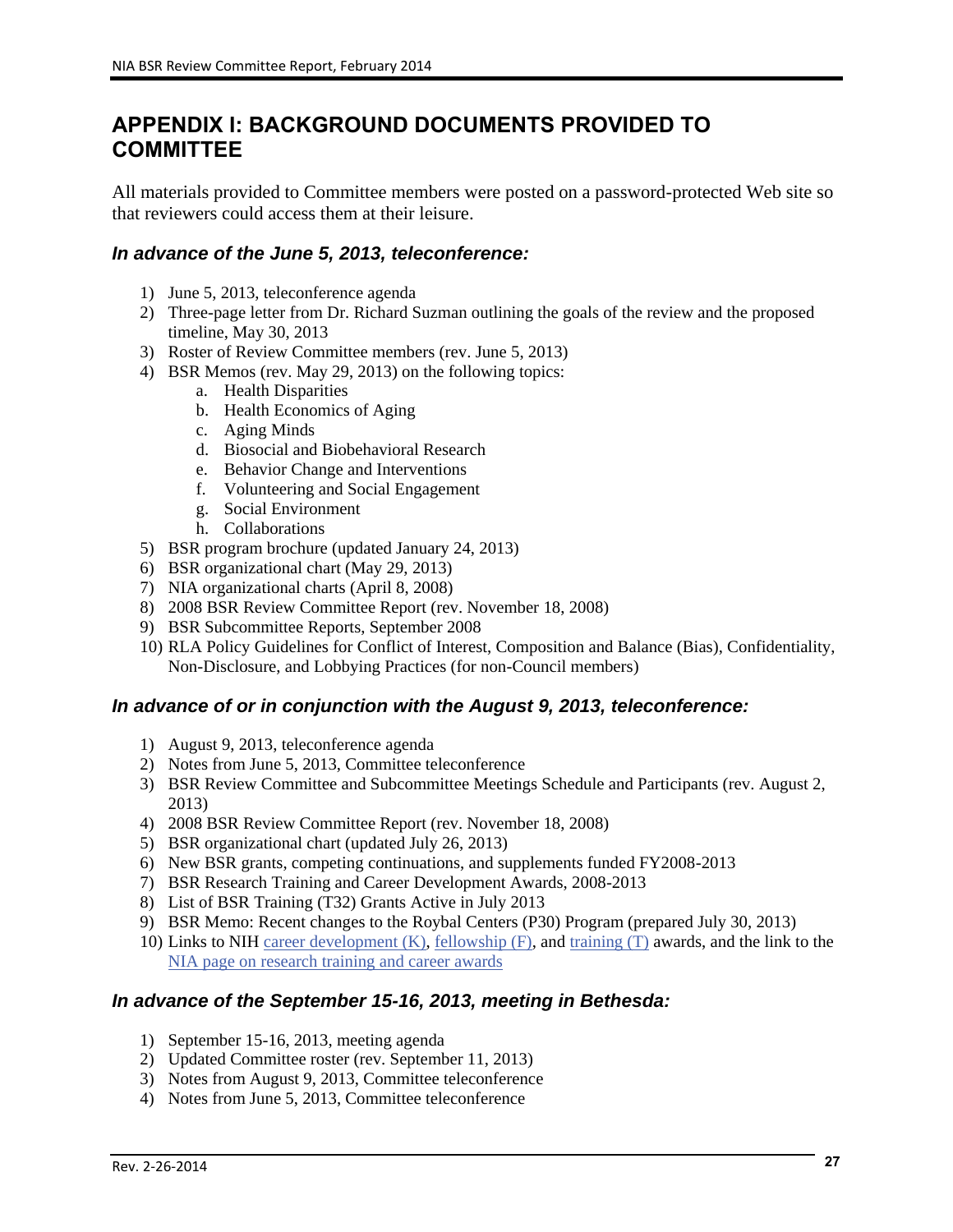- 5) BSR Organizational Chart (rev. July 26, 2013)
- 6) BSR Background Briefs on the following topics:
	- a. BSR Memo 01 Health disparities (rev. August 20, 2013)
	- b. BSR Memo 03 Aging Minds including questions for subcommittee (rev. August 19, 2013)
	- c. BSR Memo 04 Biosocial and Biobehavioral Research including questions for subcommittee (rev. August 21, 2013)
	- d. BSR Memo 05A Interventions and Behavior Change (rev. August 26, 2013)
	- e. BSR Memo 05B Interventions to Increase Social Engagement (rev. August 26, 2013)
	- f. BSR Memo 07 Collaborations (rev. September 11, 2013)
	- g. BSR Memo 08 Sociology, Social Demography, and Social Epidemiology of Aging (rev. August 30, 2013)
	- h. BSR Memo 09 Roybal RFA changes (rev. July 30, 2013)
	- i. BSR Memo 10 Research training career development 2008-2013 including T32s (rev. September 4, 2013)
	- j. BSR Memo 11 International Research on Aging (rev. August 8, 2013)
	- k. BSR Memo 12 Health, Work, and Retirement (rev. August 24, 3013)
	- l. BSR Memo 13 Burden of Illness and Health Care Systems (rev. August 23, 2013)
	- m. BSR Memo 14 Genetics (rev. August 29, 2013)
- 7) DRAFT Subcommittee Reports
	- a. REPORT International Research on Aging (rev. September 10, 2013)
	- b. REPORT Burden of Illness and Efficiency of Health Systems (rev. September 10, 2013)
	- c. REPORT Aging Minds (rev. September 11, 2013)
	- d. REPORT Biosocial and Biobehavioral Research (rev. September 11, 2013)
	- e. REPORT Genetics of Aging (rev. September 11, 2013)
	- f. REPORT Health, Work, Retirement (rev. September 11, 2013)
	- g. REPORT Sociology, Social Demography, and Social Epidemiology of Aging (September 11, 2013)
	- h. REPORT Interventions and Behavior Change (rev. September 11, 2013)
	- i. REPORT Health Disparities (rev. September 12, 2013)
- 8) Draft Appendix I to Report: Background Documents Provided to Committee (Rev. September 13, 2013)
- 9) Draft Appendix II to Report: Subcommittee Meeting Dates and Participants (Rev. September 11, 2013)
- 10) Embargoed copy of National Research Council. 2013. *The Future of the Sociology of Aging: An Agenda for Action*. Panel on New Directions in Social Demography, Social Epidemiology, and the Sociology of Aging. Committee on Population, Division of Behavioral and Social Sciences and Education. Washington, DC: The National Academies Press.

#### *In advance of the January 6, 2014, teleconference:*

- 1) Draft Committee report
- 2) Link to the final version of National Research Council. 2013. *The Future of the Sociology of Aging: An Agenda for Action.*